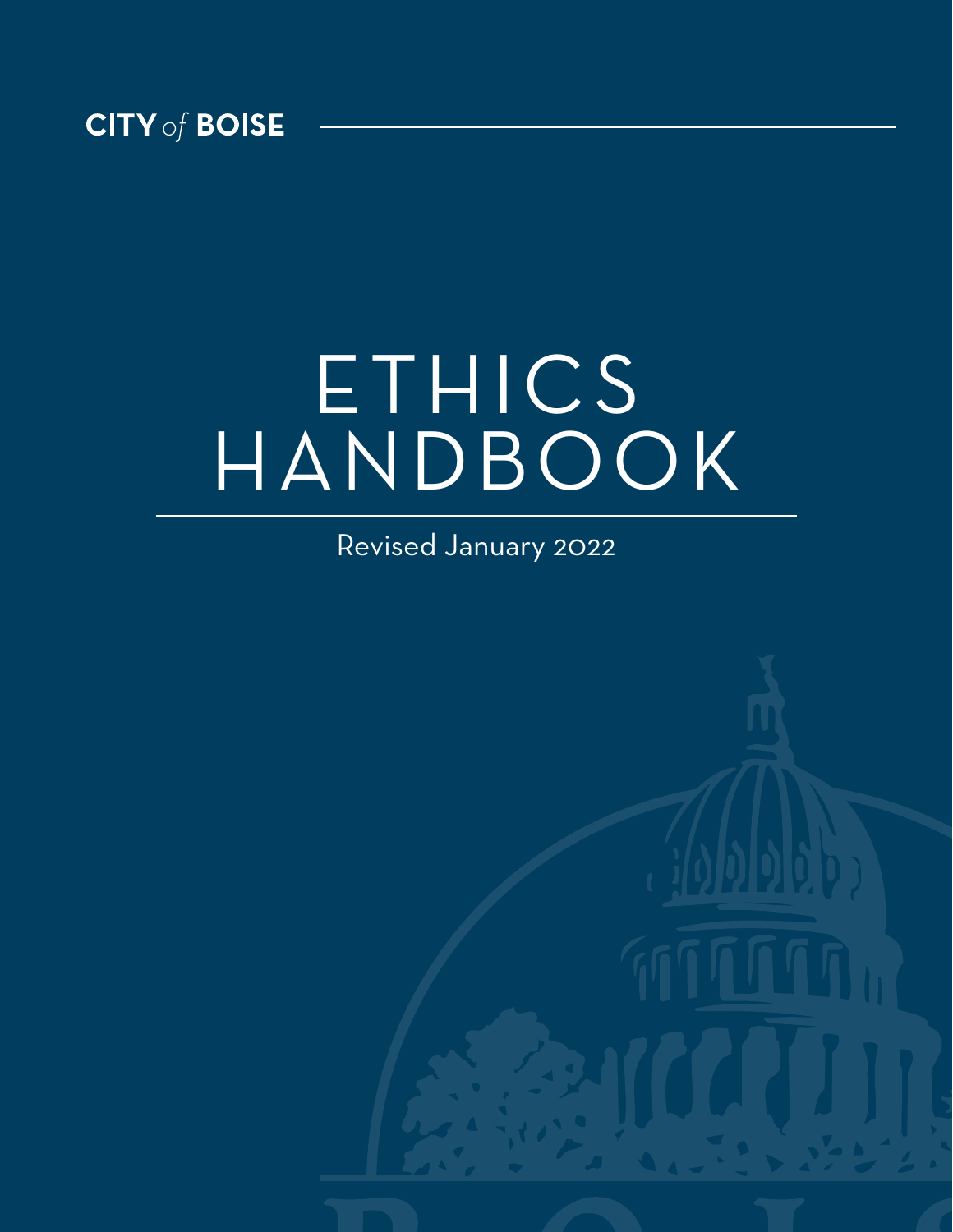## TABLE OF CONTENTS

| DO I HAVE TO INFORM MY SUPERVISOR BEFORE FILING A REQUEST |  |
|-----------------------------------------------------------|--|
|                                                           |  |
|                                                           |  |
|                                                           |  |
|                                                           |  |
|                                                           |  |
|                                                           |  |
|                                                           |  |
|                                                           |  |
|                                                           |  |
|                                                           |  |
|                                                           |  |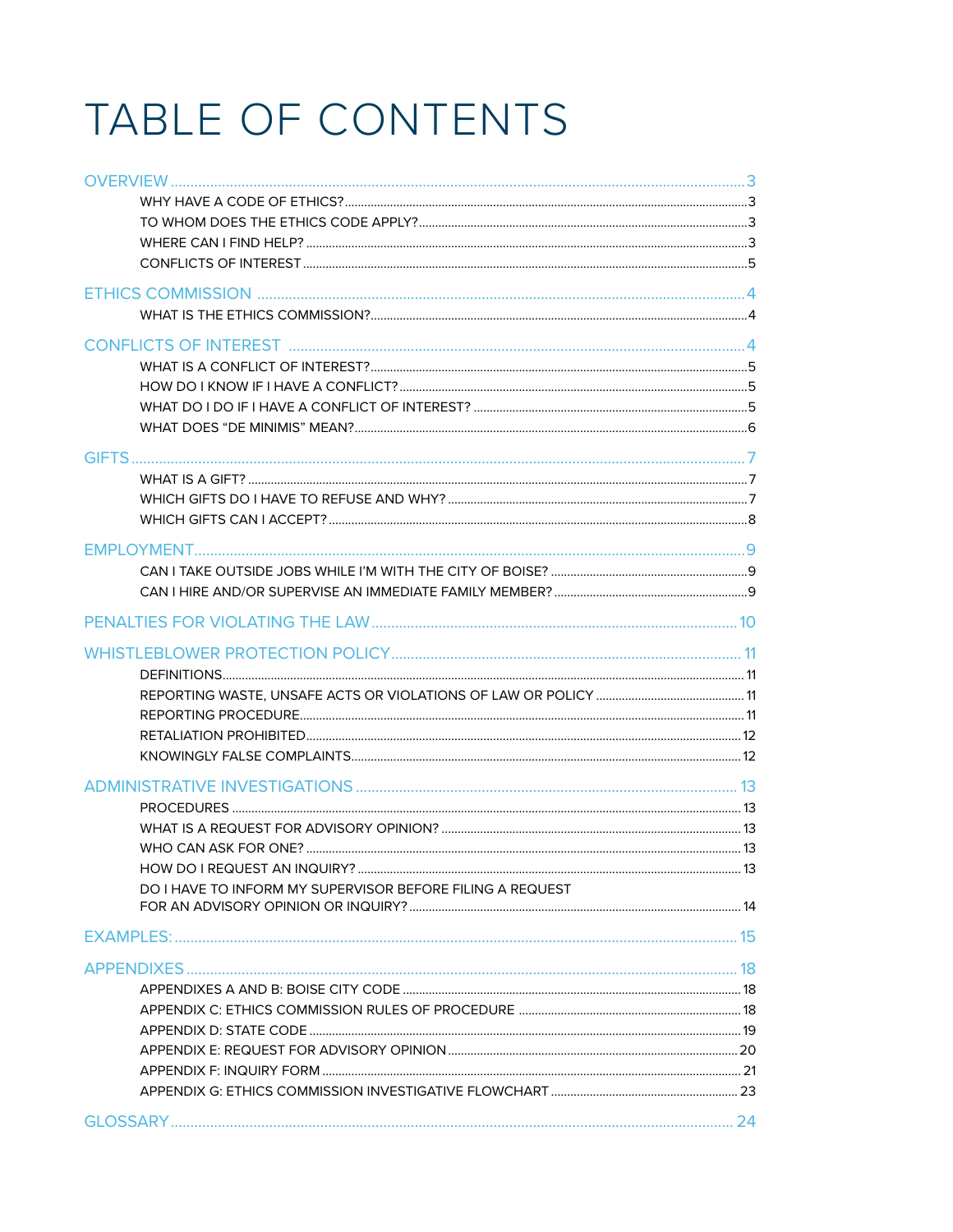## <span id="page-2-0"></span>OVERVIEW

### WHY HAVE A CODE OF ETHICS?

City employees, officers, appointed and elected officials can influence the public's confidence and trust in Boise City government. You not only provide services to the public, but you are also a very visible representative of the city. With this in mind, the city has adopted this Code of Ethics ("Ethics Code") to foster confidence in city government. This document explains which actions are allowed and which are a breach of the public's trust. We must preserve the public's trust because it is central to the effective operation of any government.

A code of ethics describes the general value system, ethical principles, and specific ethical rules chosen by an organization. The city has broadly written standards of ethical conduct. These cover several areas, such as:

- • Compliance and laws
- • Confidential and proprietary information
- • Conflicts of interest
- • Use of city assets
- • Accepting or providing gifts, gratuities, and entertainment

A code also serves as a key reference tool. You can use it to locate the laws of the city, but a code is not meant to stand alone.

The purpose of this Ethics Handbook is to increase your awareness and understanding of the ethical conduct required of you by your position with the city. It is a convenient summary of the Ethics Code. It also provides you with information about how to seek advice from the city's Ethics Commission. This Ethics Handbook is not intended to be a substitute for the Ethics Code.

## TO WHOM DOES THE ETHICS CODE APPLY?

The Ethics Code applies to the Mayor, the City Council, all Boise City employees (any individual drawing a salary from the city and any non-compensated individual who performs personal services for the city), any elected or appointed official, any member of a board or commission appointed by the Mayor or City Council, or any agent of the city. See Boise City Code §§ 1-8-2 (Appendix A).

## WHERE CAN I FIND HELP?

If you don't know whether or not a particular action (or inaction) violates the Ethics Code or if you believe a violation has occurred, you have several options:

- Review the Ethics Code included as Appendix A;
- • Meet with your immediate supervisor, a Human Resource representative or someone from the City Attorney's Office to seek guidance; OR
- • Request an Advisory Opinion from the Ethics Commission included in Appendix E.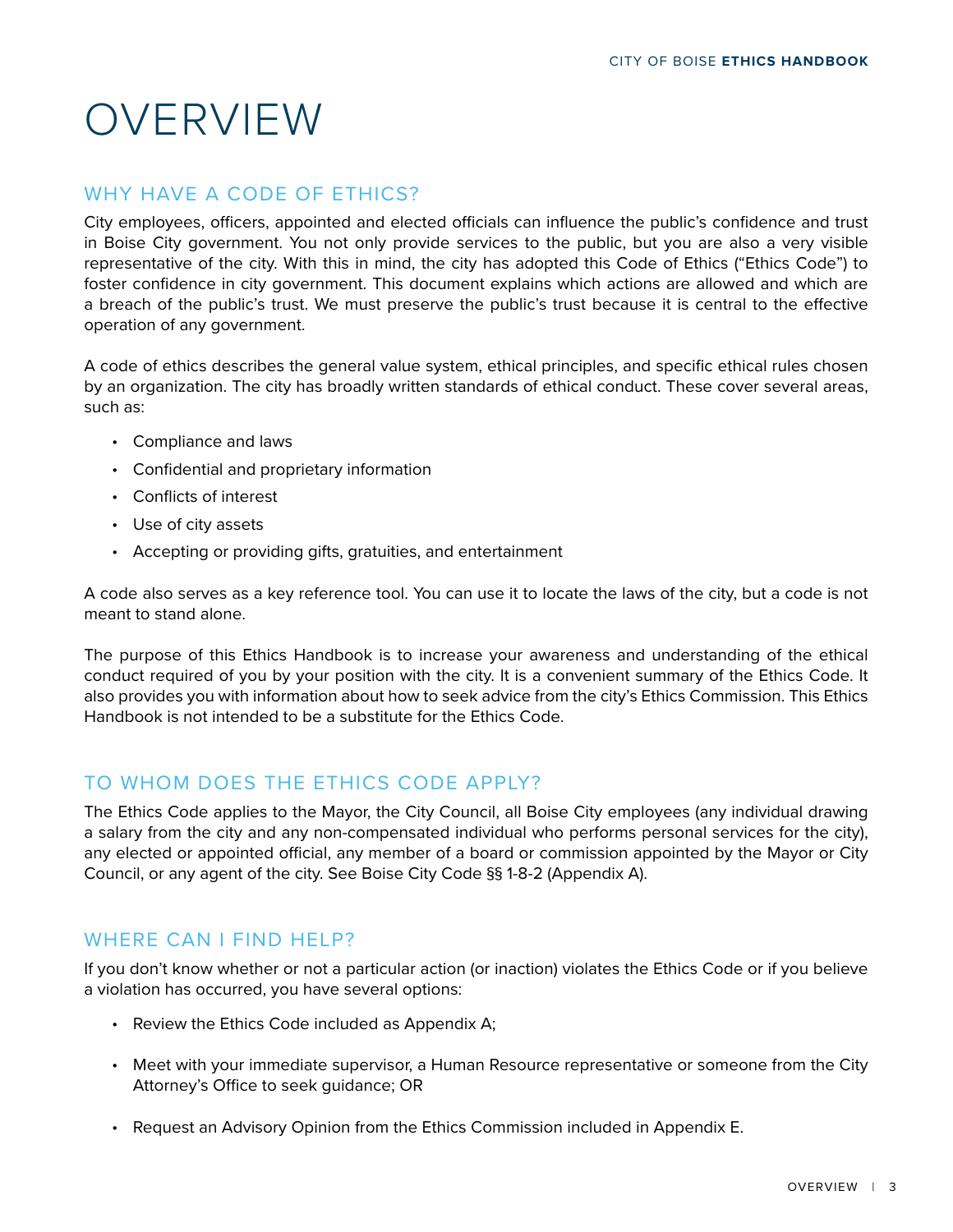## ETHICS COMMISSION

## WHAT IS THE ETHICS COMMISSION?

The Ethics Commission ("Commission") is committed to helping Boise City employees and officials (elected or appointed) comply with the Ethics Code.

The Commission has five volunteer members: two appointed by the City Council, two appointed by the mayor, and an employee of the city appointed by the other four Commission members once they are established.

The Commission's purpose is to issue Advisory Opinions, hear inquiries and issue findings and recommendations regarding alleged violations. See Appendix B, City Code related to the Ethics Commission.

You are encouraged to contact the Commission if you have any questions about the Ethics Code or the procedures for filing a Request for Advisory Opinion or Inquiry. See Appendices E and F. The city encourages its employees to work with their supervisor through the problem-solving process or to utilize other employees, human resources or the city attorney's office. However, if none of these options are comfortable, you may contact the Commission directly.

Anytime you have questions about whether a specific situation or action violates the Ethics Code, you should file a Request for Advisory Opinion with the Commission. You are always free to make this request directly to the Commission, with or without permission from your supervisor, department head, human resources or the city attorney's office.

The Commission can be reached at:

Boise City Ethics Commission 150 N. Capitol Blvd. P.O. Box 500 Boise, ID 83702

You may also visit our website at: **[cityofboise.org/ethics-commission](http://cityofboise.org/ethics-commission)**

Employees can refer an issue to the Commission for possible review by calling the 24-hour Ethics Hotline at 866-894-3423. Callers may choose to remain anonymous although doing so may limit the Commission's ability to fully investigate an issue.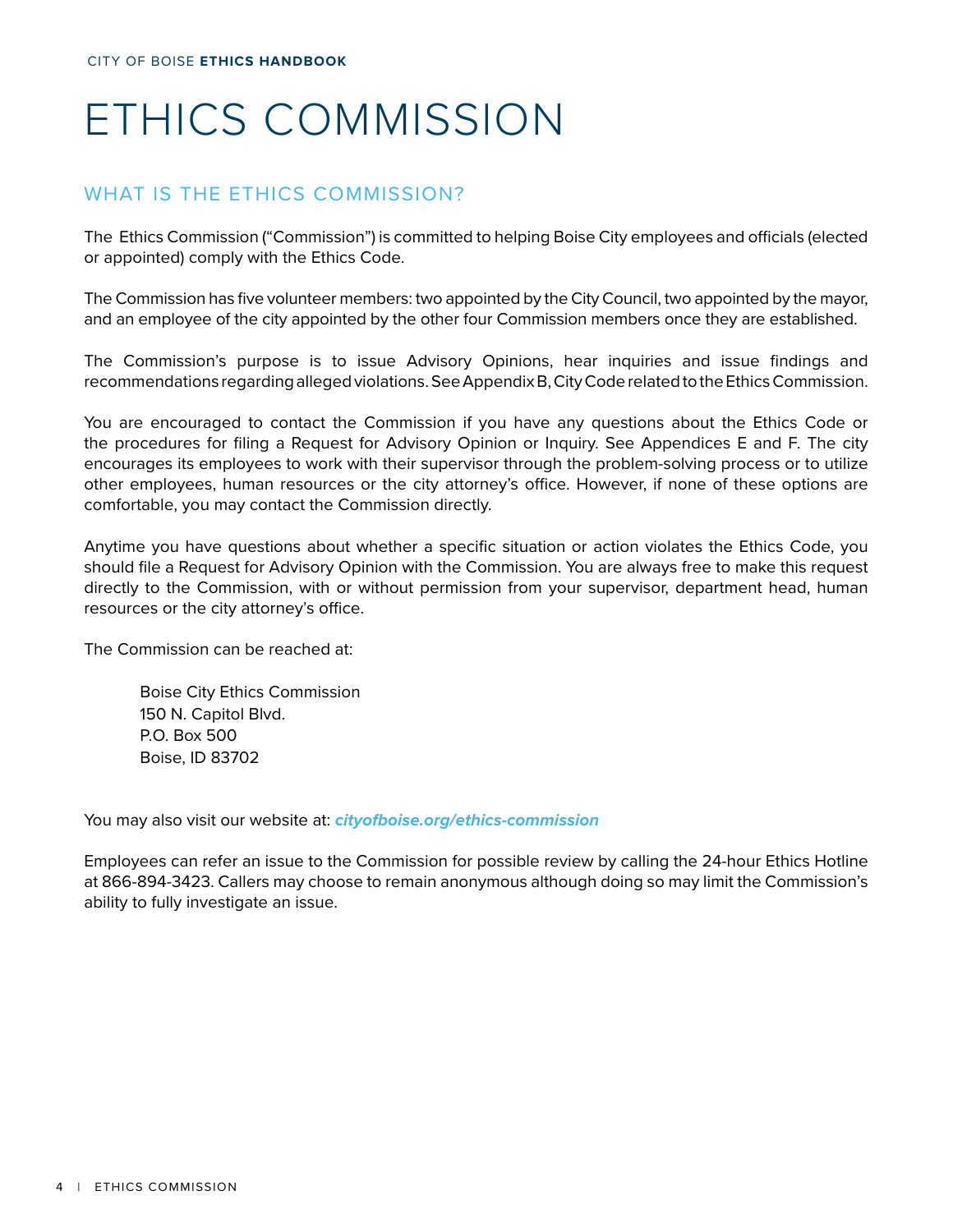## <span id="page-4-0"></span>CONFLICTS OF INTEREST

The residents of Boise expect you to act for their benefit and not favor a few individuals or yourself. Conflict of interest situations often come up during the course of public service. As a general rule, you should avoid situations where your private interests—financial or otherwise—may affect or appear to affect your objectivity, independence, or honesty in performing your official duties.

## WHAT IS A CONFLICT OF INTEREST?

A conflict of interest is defined as an actual conflict of interest when you might take an action or make a decision that would affect your financial interests, those of a family member, or a business with which you are associated.

An apparent conflict of interest is one that does not affect your financial interests but does call into question your objectivity and independence.

## HOW DO I KNOW IF I HAVE A CONFLICT?

A conflict of interest happens when you could be torn between serving the best interests of the city and the best interests of yourself. Boise City Code identifies both actual (or financial) conflicts and apparent (or personal) conflicts. See Boise City Code § 1-8-4 (Appendix A).

Actual conflicts of interest involve conflicts that "actually" violate Idaho law. See Idaho Code §§ 59-703 and 59-704. "Pecuniary" interests are financial or monetary interests. For an actual conflict to exist under state law, two things must be involved: 1) you must take an official action, decision, or recommendation; and 2) the effect of your action, decision, or recommendation would be a private pecuniary benefit to you as the decision-maker, to your family, or to your business. See Idaho Code § 59-703(4); see also Boise City Code § 1-8-4 (Appendix A). State law only concerns itself with conflicts that involve pecuniary benefits.

The Boise City Code takes further steps to protect the integrity of the process and to ensure public accountability. City Code prohibits conflicts of interest that raise questions about your objectivity and independence. City Code defines these conflicts as apparent conflicts. See Boise City Code § 1-8-4 (Appendix A).

### WHAT DO I DO IF I HAVE A CONFLICT OF INTEREST?

If you have either an actual conflict of interest or an apparent conflict of interest, what you do depends on whether you are an employee or an elected or appointed official.

- • If you are an employee, you must verbally disclose your conflict of interest to your department head. The department head should discuss with Legal, Human Resources, and possibly the Mayor or the Council. All steps necessary should be taken to prevent you from having to deal with the conflict.
- • If you are an appointed or elected official, you must verbally disclose your conflict of interest on the record and disqualify yourself from the decision and/or vote. After that, a majority of the other members of the Commission, Board, or Council may vote that your conflict is "de minimis" as described in the next section.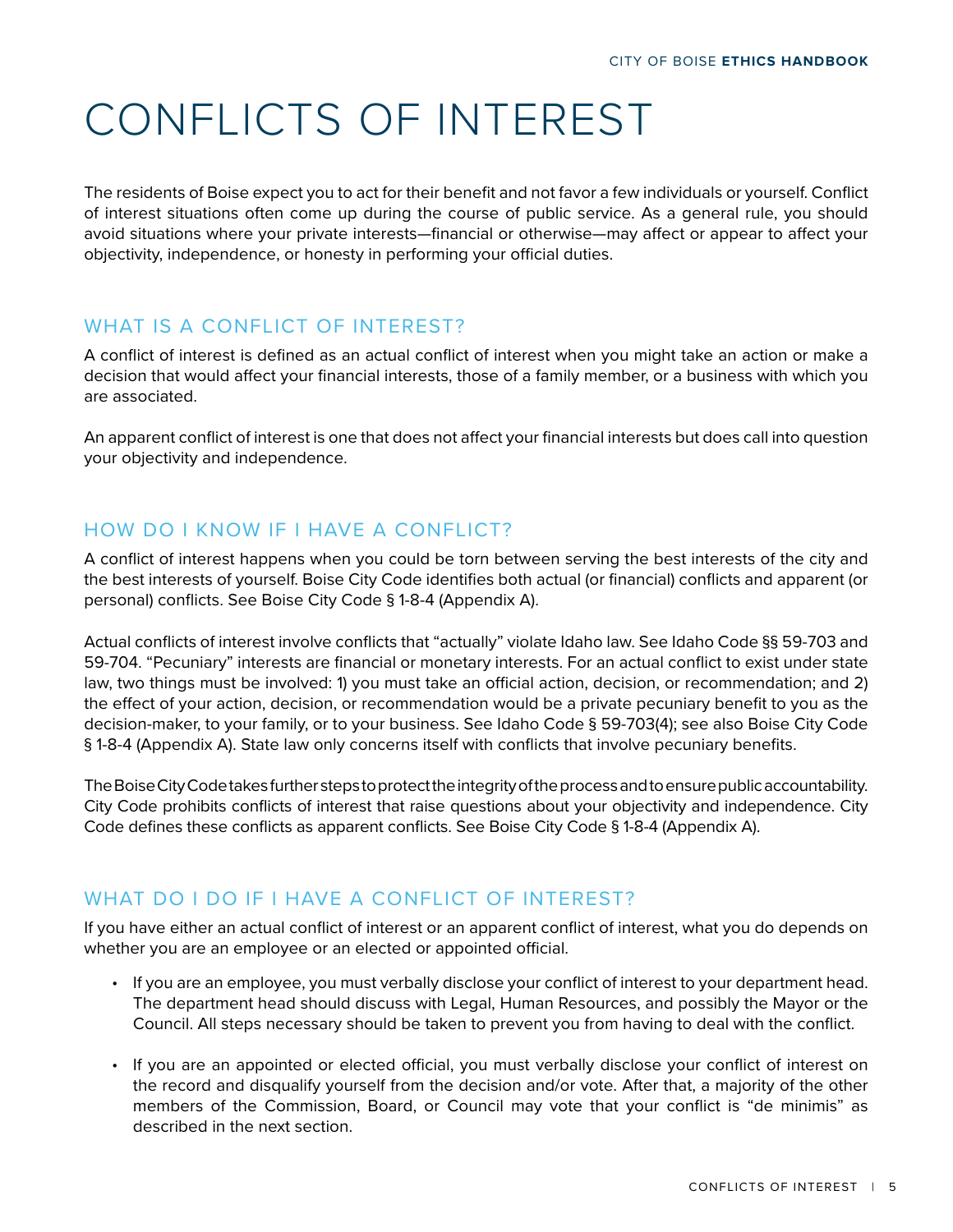#### <span id="page-5-0"></span>WHAT DOES "DE MINIMIS" MEAN?

"De minimis" has a particular legal definition in Idaho Code § 18-1359. Any financial benefit is de minimis if:

- It is less than \$50 from a personal, professional, or business contact; and
- • It does not undermine your impartiality.

Your interest in a contract would be de minimis if it is a "remote interest." As defined in Idaho Code § 59-201(A), remote interest means that your interest is because you are:

- • An unpaid officer of a non-profit organization;
- An employee of a party that contracts with the city and your compensation is fixed wages only;
- • A landlord or tenant of a party that contracts with the city; or
- • A holder of less than one percent (1%) of the shares of a business that contracts with the city.

An apparent conflict is de minimis if your personal interest is so small that it would be unreasonable to question your impartiality.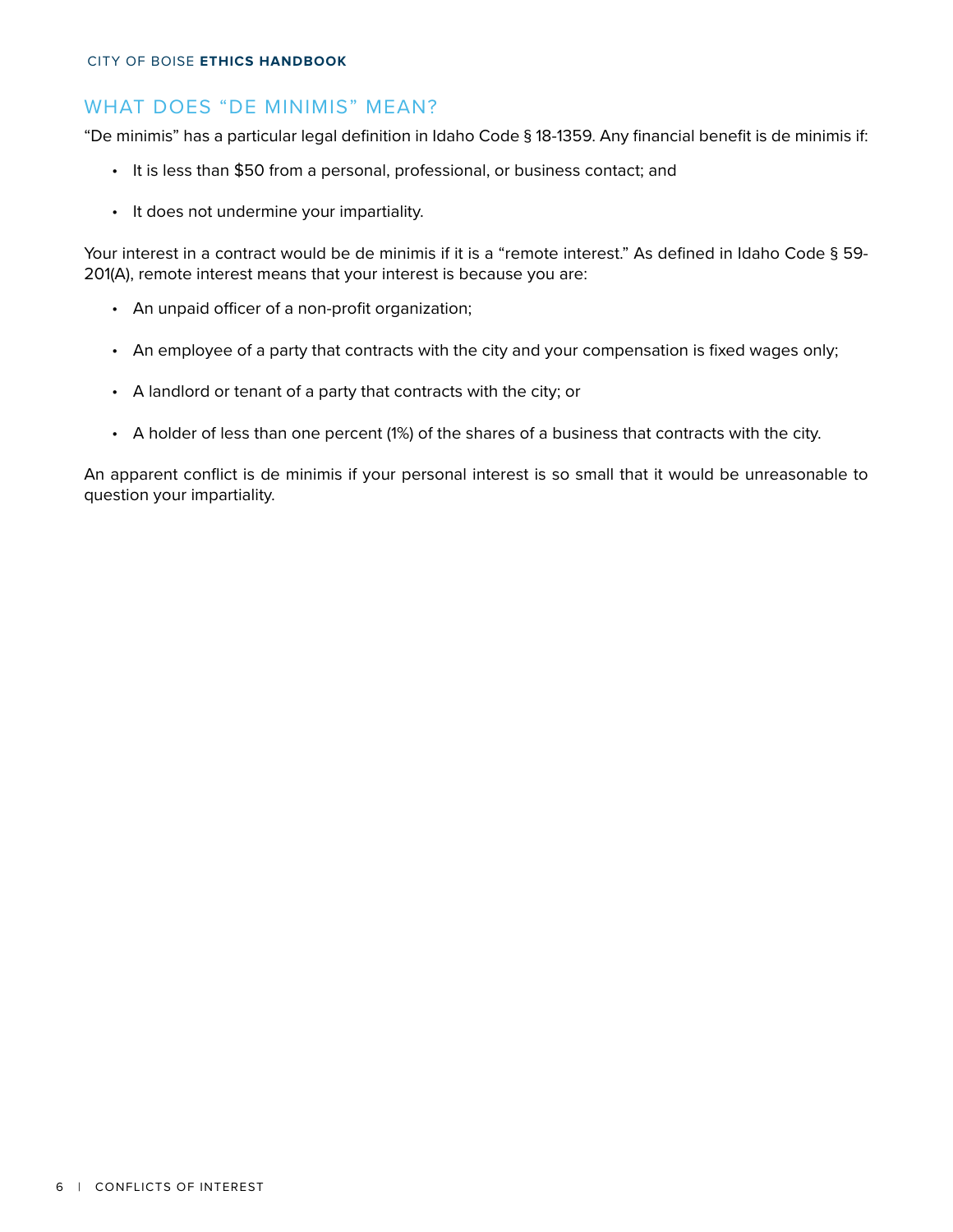## <span id="page-6-0"></span>**GIFTS**

#### WHAT IS A GIFT?

A gift is anything of value you receive without giving anything in return. A gift may include meals, tickets to events, travel expenses, honoraria (gifts or money paid in exchange for you to speak or train others at a conference), services, loans, rebates, and discounts (unless offered to the public or all city employees, officers, and officials on the same terms and conditions). See Boise City Code § 1-8-3 (Appendix A).

The Ethics Code further defines a valuable gift as any gift with a value in excess of \$50, and any gift with a value of less than \$50 where the item is durable and/or transferable and is offered within six (6) months of similar gift(s). The purpose of this definition is to ensure that employees do not seek nor receive multiple gifts totaling more than \$50 over a relatively short period of time. See Boise City Code § 1-8-2 (Appendix A).

#### WHICH GIFTS DO I HAVE TO REFUSE?

You, or your immediate family members, cannot accept a gift if:

- • You asked for the gift for any reason
- The gift is related to your position as an employee or official
- The giver expects (or a reasonable person could assume they expect) to influence your vote, action, or judgment
- The gift has a value which exceeds \$50
- • The gift has a value of less than \$50, but there is a risk that the gift would undermine (or seem to undermine) your impartiality
- The gift has a value of less than \$50 but it is durable and/or transferable and has been offered within six (6) months of a similar gift
- • It is cash in any amount

Gifts from friends or family are excluded, but you need to be careful if that friend or family member does business with the city.

#### WHY?

Because such gifts might lead you to favor, or appear to favor, the giver. You should perform your official duties without being influenced, or seeming to be influenced, by gifts.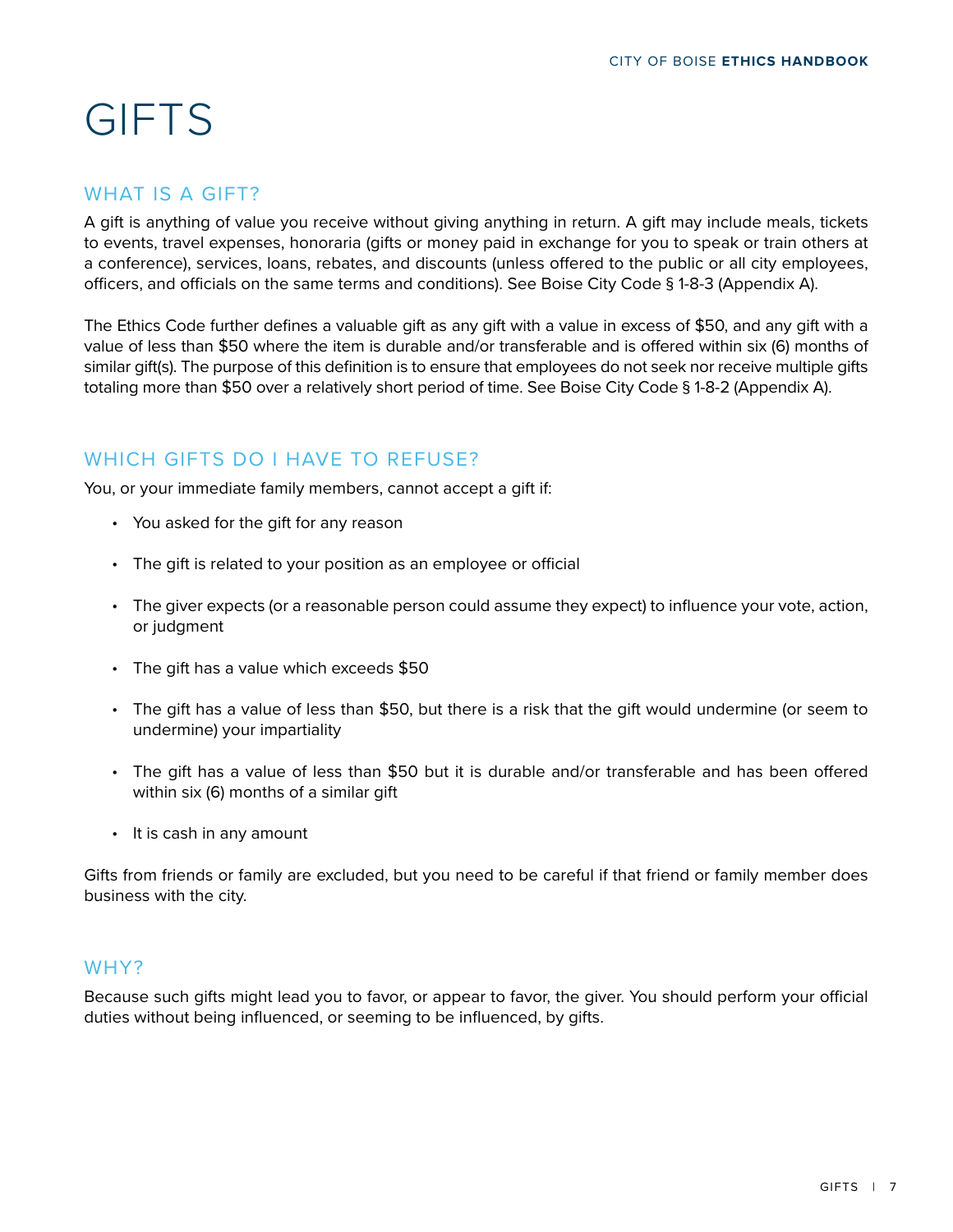#### <span id="page-7-0"></span>WHICH GIFTS CAN I ACCEPT?

You and members of your immediate family may accept a gift if:

- • You didn't ask for the gift
- The gift's value is less than \$50
- The giver doesn't expect to undermine your impartiality
- A reasonable person would not assume that it would undermine your impartiality as defined in Idaho Code § 18-1359. See also Boise City Code § 1-8-3(C) (Appendix A).
- The gift is from a friend or family member and has nothing to do with your position
- The gift is from an individual with whom you had a preexisting relationship not related to your position with the city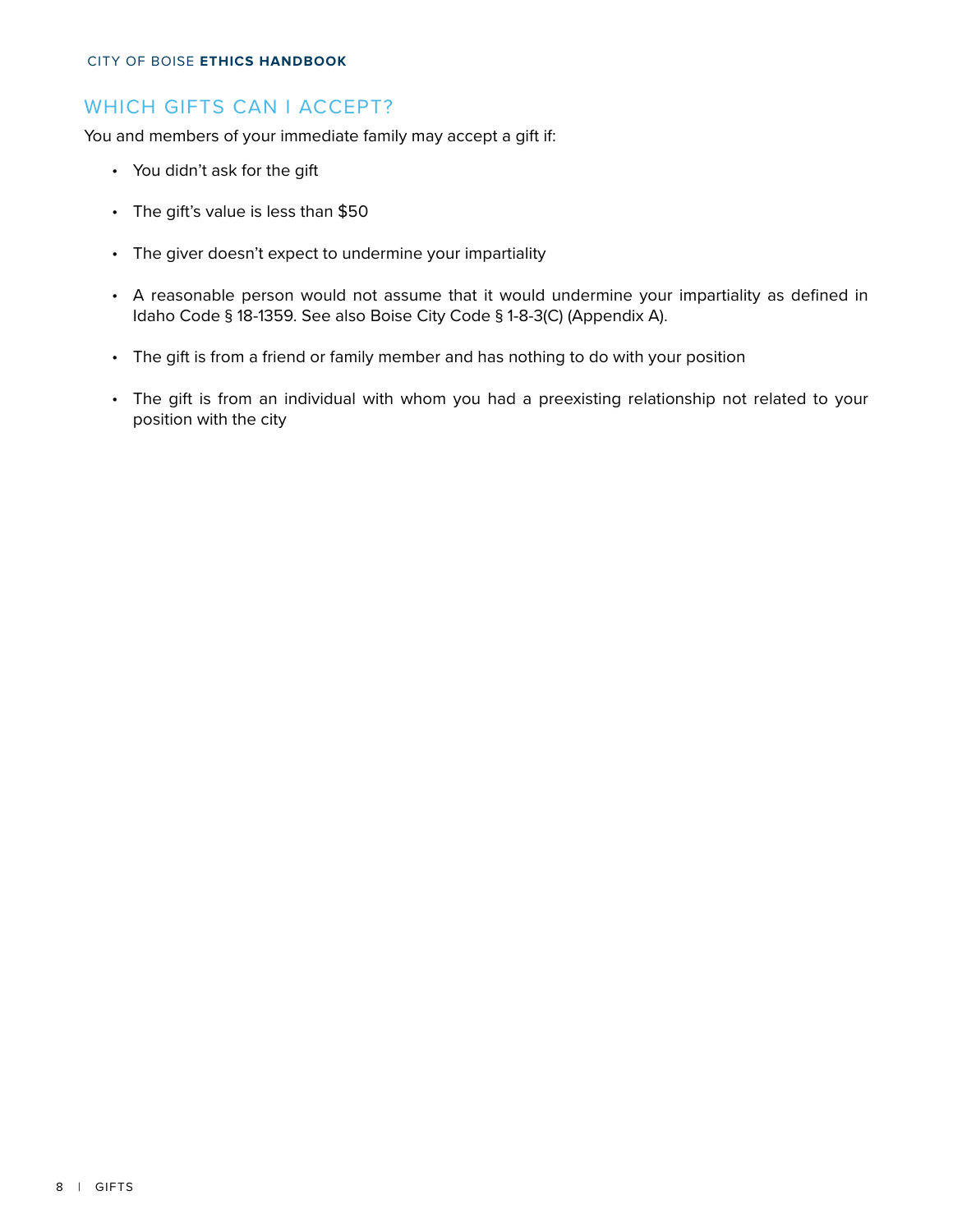## <span id="page-8-0"></span>EMPLOYMENT

As a public servant, you must act in the best interests of the city. You should not take any action that would even appear to conflict with your duties as a city employee, officer, or official. See Boise City Code § 1-8-3 (Appendix A).

#### CAN I TAKE OUTSIDE JOBS WHILE I'M WITH THE CITY OF BOISE?

Maybe. You may work a second job as long as it does not undermine your position or conflict with or detract from your responsibilities to the city as determined by your supervisor or department head. You also must continue to be productive and to meet the performance standards for your job.

Before you accept a second job, you should think seriously about how the extra work may affect the limits of your endurance, personal health, and job effectiveness. If you hold an outside job, you still will be expected to meet the same standards of performance and job demands as someone who only works for the city.

#### CAN I HIRE AND/OR SUPERVISE AN IMMEDIATE FAMILY MEMBER?

No. That would violate Boise City Code and give you and your family member an inappropriate benefit. See Boise City Code § 1-8-3 (Appendix A). State law also prohibits you from hiring or appointing anyone who is related to you by blood or marriage. See Idaho Code § 18-1359.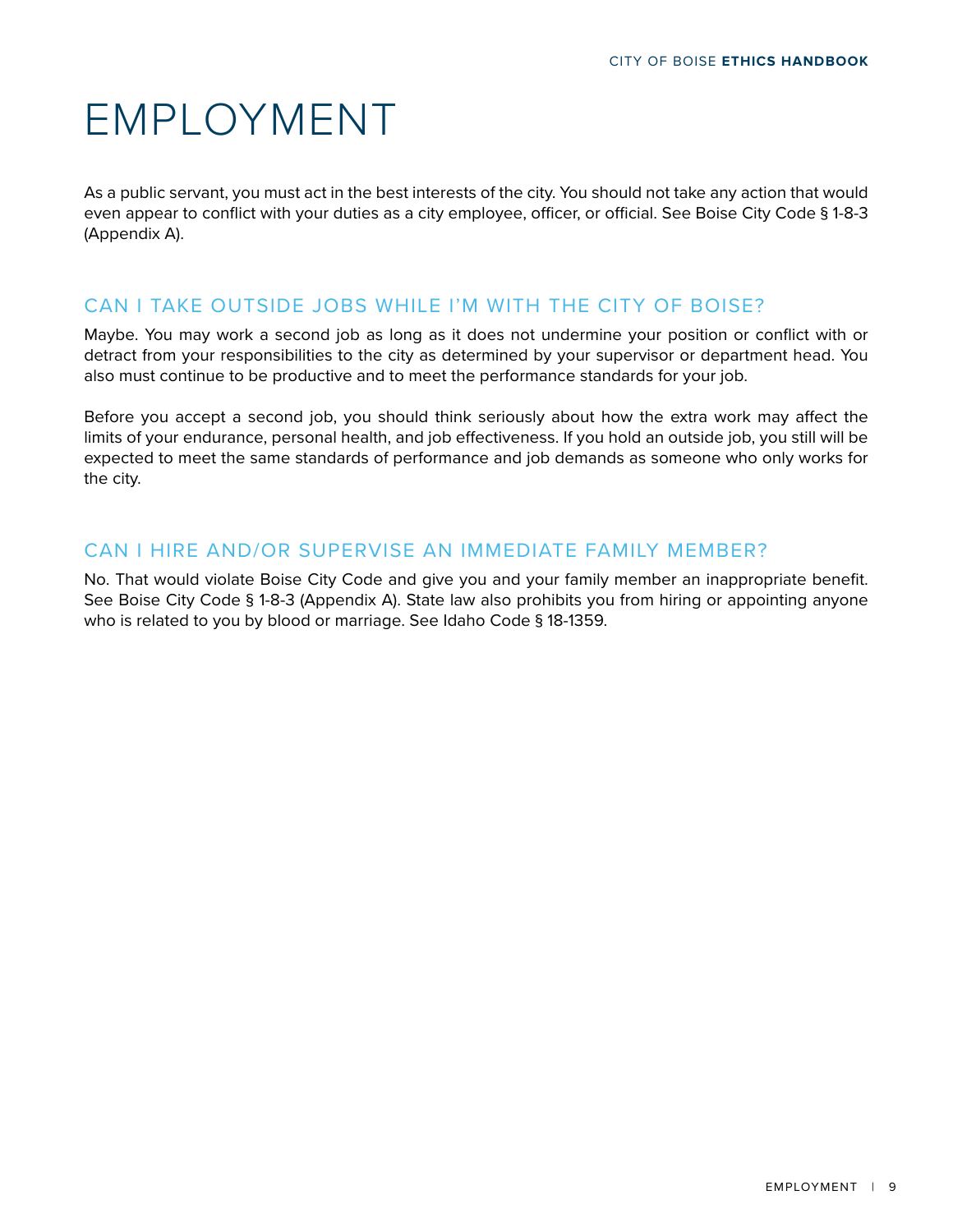## <span id="page-9-0"></span>PENALTIES FOR VIOLATING THE LAW

If the Ethics Commission finds you have violated the Ethics Code, it may notify your supervisor or department head of the violation. If you are an employee or official, your supervisor or department head will determine which penalty is appropriate after consulting with the city attorney. For an elected officer, the mayor, city council and/or the Ethics Commission may recommend you take no further action on the matter or even may adopt a resolution reprimanding you.

You must follow Advisory Opinions issued by the Commission. If the Commission has reason to believe that you have not complied, it shall tell you, your supervisor, your department head, and the city attorney. Your supervisor or department head shall take appropriate action to ensure your compliance, after consulting with the city attorney. See Boise City Code § 2-12-2 (Appendix B).

If you violate the ethics portion of Boise City Code, you are committing a misdemeanor. You can be fined up to \$300, can go to jail for up to six months or both. See Boise City Code § 1-8-9 (Appendix A).

If you violate Title 18 of the State Code, you are committing either a misdemeanor or you are committing a felony. See Appendix D.

If you violate the ethics portion of Title 59 of the State Code, or a civil offense and can be fined up to \$500. See Idaho Code § 59-705.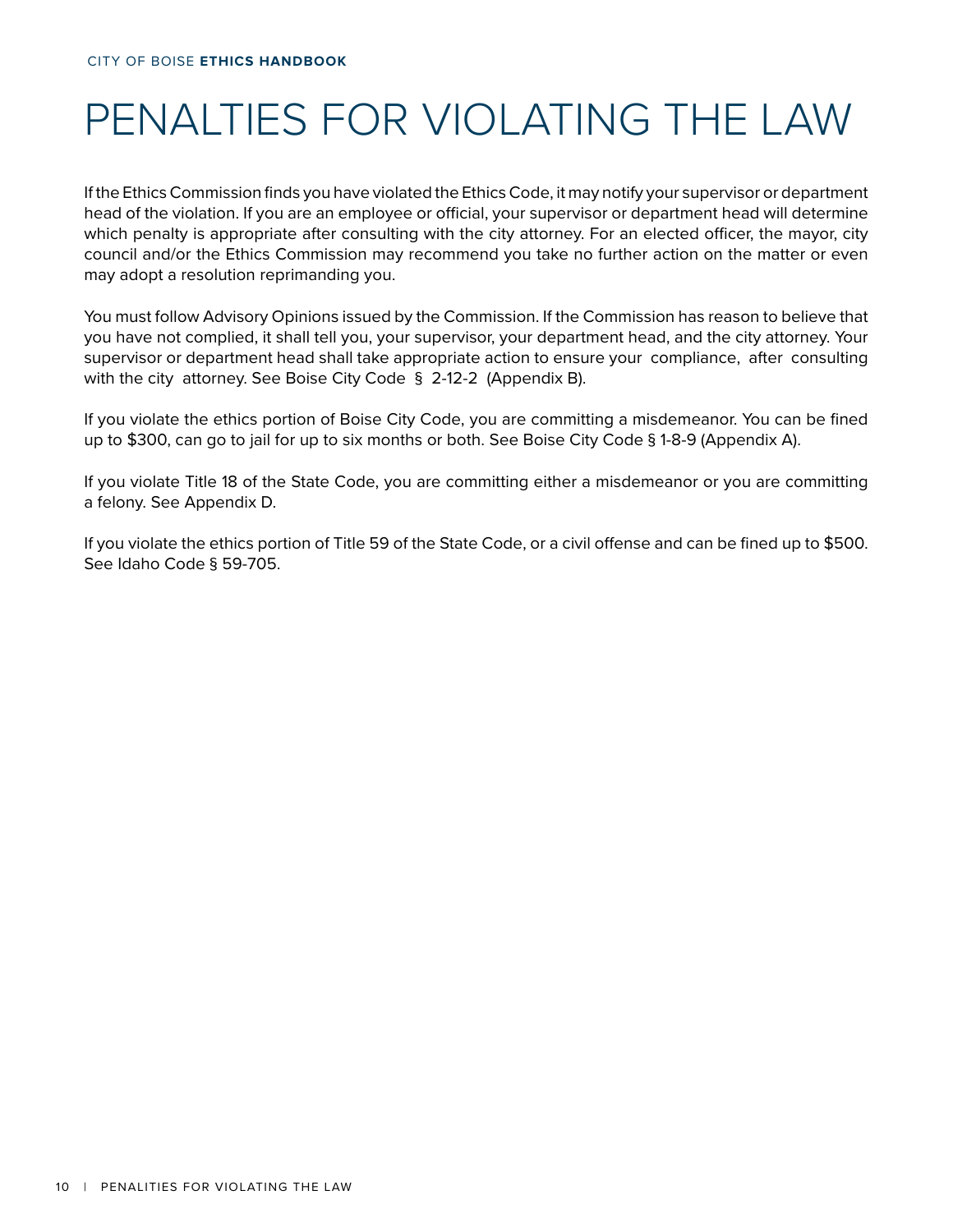## <span id="page-10-0"></span>WHISTLEBLOWER PROTECTION POLICY

## DEFINITIONS

#### **ADVERSE ACTION**

To discharge, threaten, or otherwise discriminate against you in any manner that affects your employment.

#### **GOOD FAITH BELIEF**

A belief with a reasonable basis in fact. Good faith is lacking if you know or should have known that you are making a malicious, false or frivolous report.

#### **WASTE**

An unreasonable use, abuse, or mismanagement of city funds, property or manpower.

## REPORTING WASTE, UNSAFE ACTS OR VIOLATIONS OF LAW OR POLICY

The city encourages you to report in good faith the existence of waste, unsafe acts or violations or suspected violations of law or policy. See Boise City Employee Policy Handbook 1.05. The city will not take adverse action against you when, in good faith, you report situations that you feel waste public funds, property or manpower or an unsafe act. You also will not be punished for reporting a violation or suspected violation of any law or policy. You should report your concerns in a way that lets the city fix the problem as quickly as possible.

The city expects its employees to fully cooperate with investigations when it receives a complaint. The city will not take adverse action against you when you participate or give information in an investigation, hearing, court proceeding, legislative or other inquiry, or other forms of administrative review.

#### REPORTING PROCEDURE

You have several options to report waste, unlawful conduct, or policy violations. You may contact one or more of the following:

- • Supervisor • City Attorney's Office
- Department Head • Mayor's Office
- • Human Resources • City Council

You also may use the City's Ethics Hotline (866-894-3423) or the formal written process.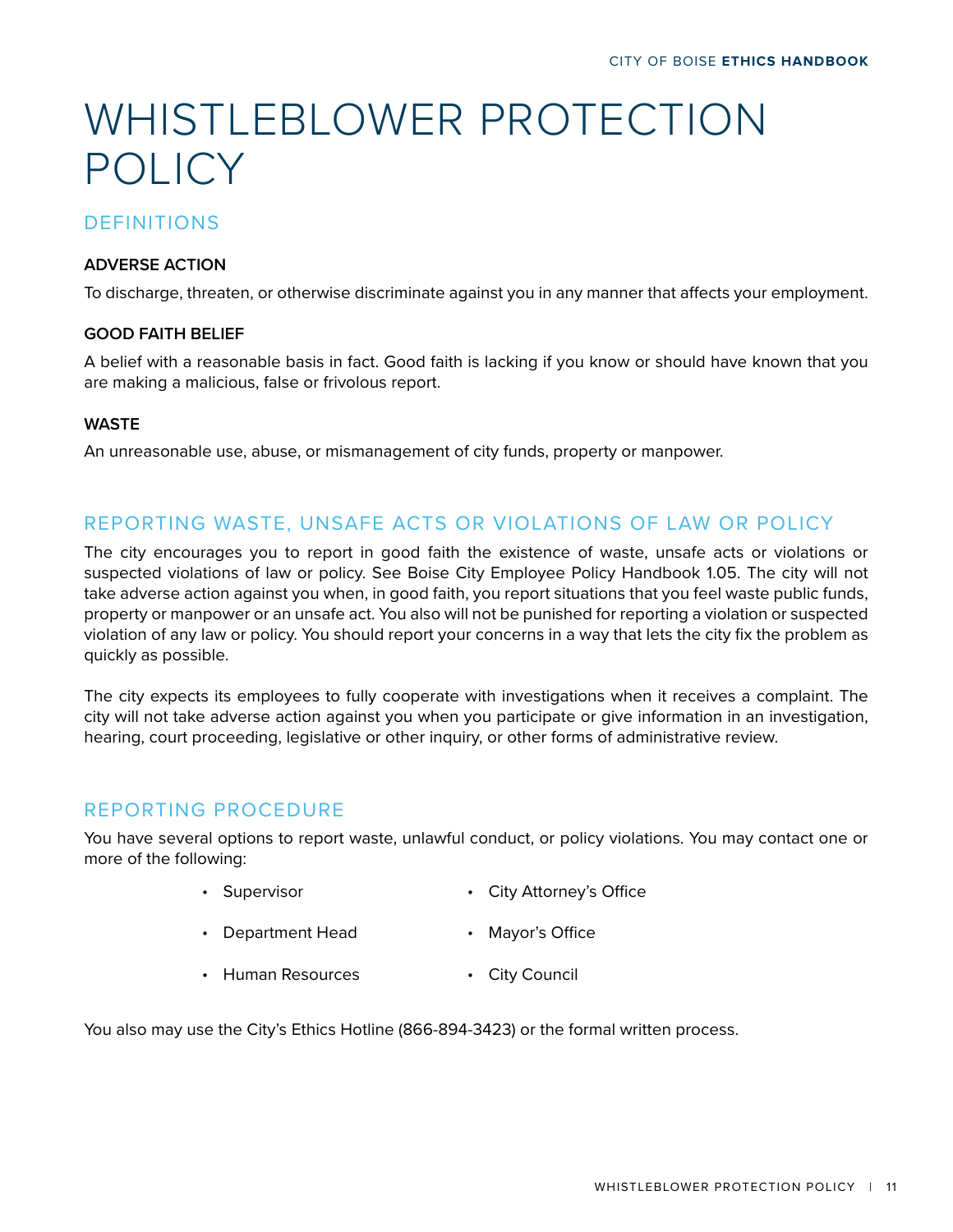#### <span id="page-11-0"></span>RETALIATION PROHIBITED

This policy strictly prohibits any retaliation against you when you communicate in good faith the existence of waste of public funds, property or manpower, or a violation or suspected violation of law or policy. If you harass or retaliate against someone who has reported a concern, you shall be subject to disciplinary action up to and including termination. You also may be subject to civil fines under Idaho's Protection of Public Employees Act. See Idaho Code §§ 6-2101 through 6-2109.

#### KNOWINGLY FALSE COMPLAINTS

Knowingly filing a false complaint may be a criminal violation and may be prosecuted. If you file a complaint that you reasonably believe to be true and a later investigation shows that it was false, the city will not take action against you.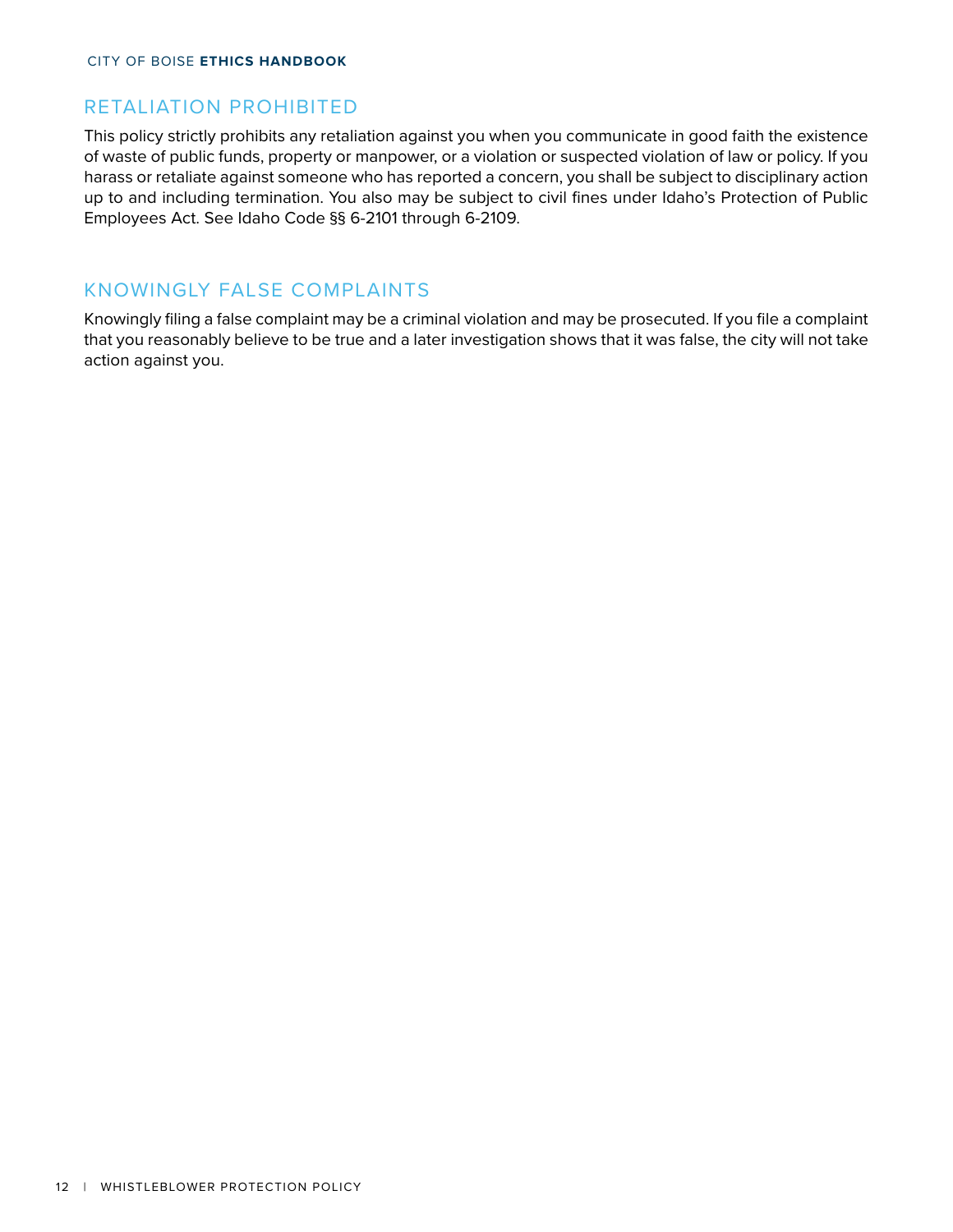## <span id="page-12-0"></span>ADMINISTRATIVE INVESTIGATIONS

If an administrative investigation uncovers credible evidence of a crime under Idaho state law, the investigation must immediately stop and be referred to the appropriate law enforcement agency for their investigation and/or prosecution. You will not ever be required to conduct an administrative investigation against your own supervisor.

#### PROCEDURES

The Ethics Commission has adopted Rules of Procedure to follow for cases before the Commission. See the Rules of Procedure (Appendix C) and Ethics Commission Investigative Flowchart (Appendix G).

### WHAT IS A REQUEST FOR ADVISORY OPINION?

A Request for Advisory Opinion is a written request by someone asking the Ethics Commission whether or not some conduct, or proposed conduct, would violate the Ethics Code. Like the Code itself, a Request for Advisory Opinion is a tool for you to use in making ethical choices. See Request for Advisory Opinion Form (Appendix E).

#### WHO CAN ASK FOR ONE?

Any current employee or elected or appointed official may request an Advisory Opinion from the Ethics Commission.

### HOW DO I REQUEST AN INQUIRY?

An inquiry is a written request asking the Ethics Commission whether or not a current elected or appointed official, or employee has failed to comply with the ethics code. The Ethics Commission cannot consider actions that occurred more than one year before the Inquiry was filed. Anyone can submit an Inquiry, but it must be on the approved form and filed with the City Clerk. See Inquiry Form (Appendix F). The City Clerk will forward the Inquiry through the City Attorney or designee.

To avoid frivolous inquiries, the Ethics Code and the Ethics Commission's Rules of Procedure require that inquiries be in writing and signed by the person filing them, with enough information to describe the nature of the alleged violation. The Ethics Commission may immediately dismiss inquiries that are frivolous, or inquiries in which the alleged conduct, if true, would not violate the Ethics Code.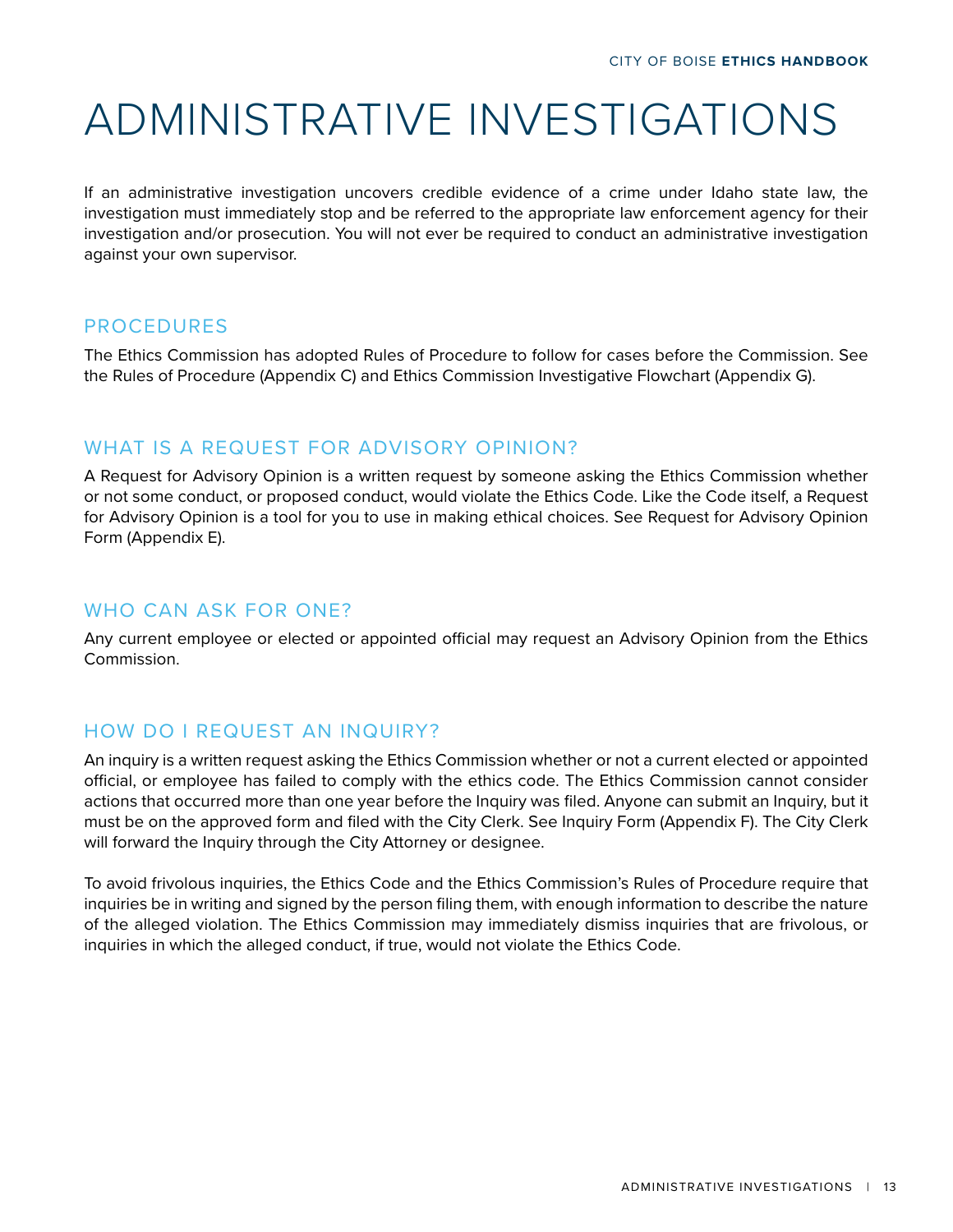### <span id="page-13-0"></span>DO I HAVE TO INFORM MY SUPERVISOR BEFORE FILING A REQUEST FOR AN ADVISORY OPINION OR INQUIRY?

No. The Ethics Code allows you to send your Requests for Advisory Opinions or inquiries directly to the Ethics Commission without notifying your supervisor. Again, the city encourages you to discuss questions regarding the Ethics Code with other employees, your supervisor, Human Resources, and/or the City Attorney's Office, but you are not obligated to do so. The Ethics Commission is solely responsible for official guidance regarding the intent and meaning of the Ethics Code.

*This handbook is intended to provide you with a helpful summary of the Ethics Code. If you have more specific questions, please refer to the Ethics Code and/or contact the Ethics Commission.*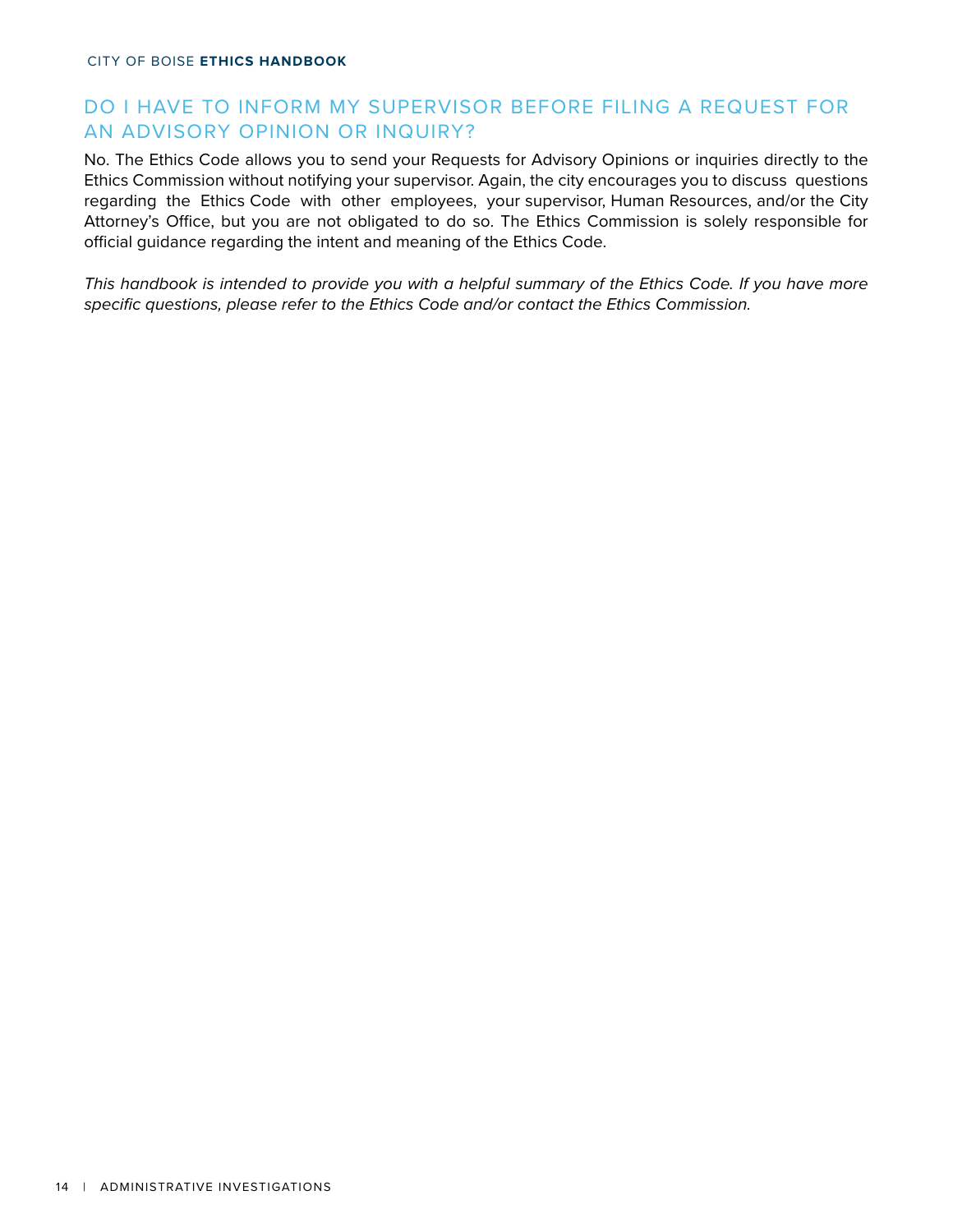## <span id="page-14-0"></span>EXAMPLES:

#### **I work as a Victim/Witness Coordinator for the Boise Police Department. Can I serve on the board of a non-profit community service organization that receives city funding?**

**Generally, yes.** As a city employee, you can sit on a community board without it being a conflict of interest under the Ethics Code. There would be an actual conflict of interest only when you took an action that affects your own financial interests or those of your family. There would be an apparent (non-financial) conflict of interest only when your personal interests are big enough that a reasonable person would question your ability to impartially serve the city's best interests. However, make sure that you are in no way involved in city decisions about the non-profit's grants, administration, or application process. You also should not supervise the program if it is funded by the city.

#### **I am a purchasing agent. My spouse is vice-president of a construction company that has bid on a city job. It is possible I will analyze and recommend acceptance of the contract. Do I have a conflict of interest?**

**Yes,** if you analyze and are in a position to recommend approval of the contract. To avoid a conflict, you must disqualify yourself and step aside from any proposed or actual contract with your spouse's company. You must play no role whatsoever in recommending, discussing, monitoring, or impacting such a contract or supervising anyone who does.

#### **I work for the Department of Parks and Recreation and have been invited to attend (and represent my department at) an awards luncheon held by a local non-profit organization. Can I accept their offer to pay for my lunch?**

**Yes,** as long as the cost of your lunch does not exceed \$50, and the non-profit does not expect to influence your work for the city.

**I am a police officer who also is representing the Idaho Peace Officer's Memorial. I have been asked to go to different vendors and ask for donations for a door prize. Some of these vendors do business with the city, but I am not involved in making a decision about using them at work. Am I allowed to ask for donations from them?**

**Yes.** Again, you are not asking for money for yourself. You are asking for money for an organization. However, if you did make decisions about which vendors to use, you should not be approaching them for donations, even on behalf of another organization.

#### **I am researching what photocopier we will purchase for our department this year. One of the vendors sent me a huge bouquet of flowers, easily in excess of \$50. Can I accept the flowers?**

**No.** This vendor is obviously interested in doing business with the city and probably is hoping to influence your choice for the photocopier. You may not accept the flowers.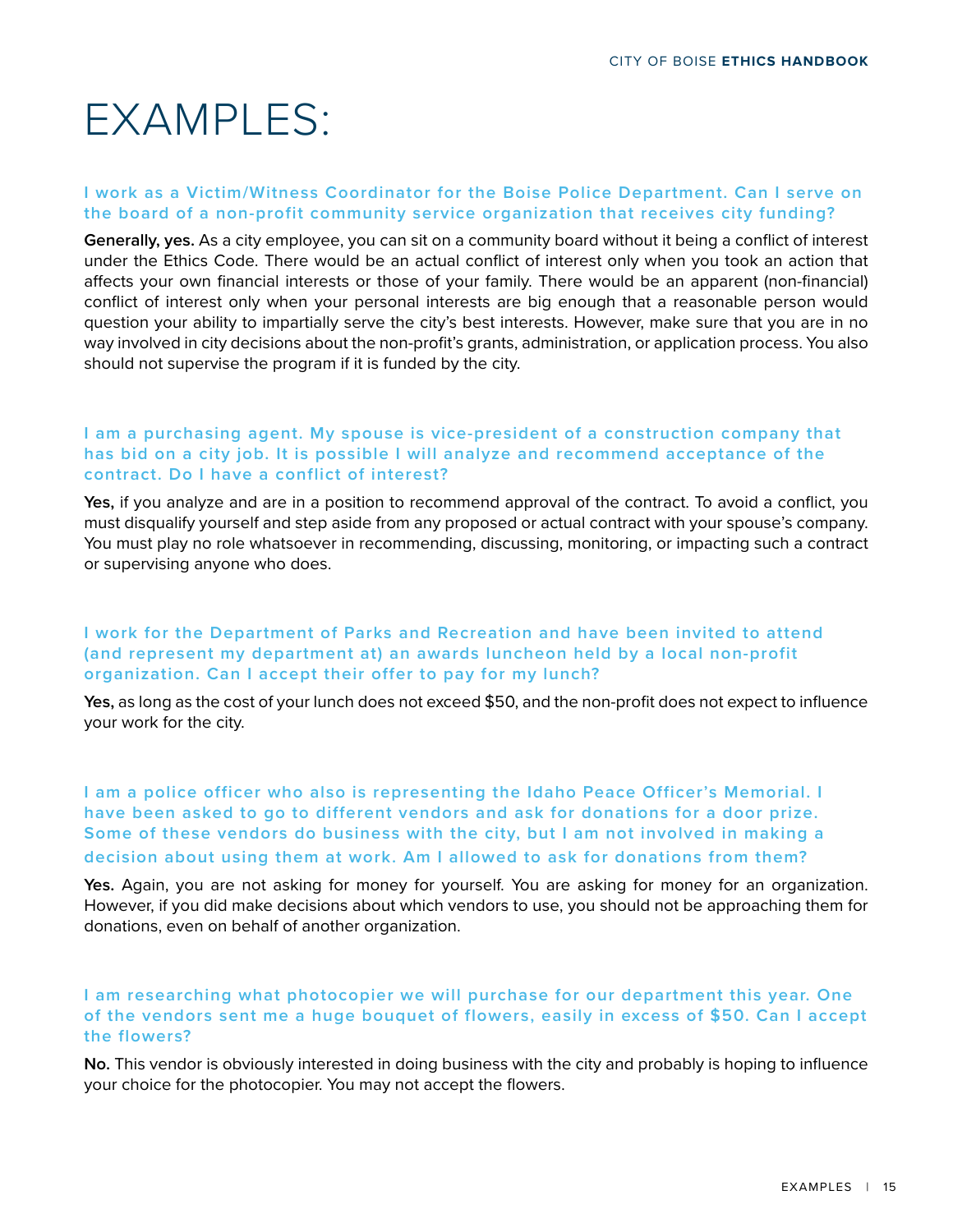**My best friend from high school now works for a company that does business with my department. He owns a jet boat and has invited me to go on a week-long jet boat and camping trip. May I go?**

**Yes,** because you have a pre-existing relationship with your friend that has nothing to do with work.

**My next-door neighbor belongs to Hillcrest Country Club. He also is employed by a company that does business with my department. He has invited me and my wife to play golf but refused to let me pay for the round because it is included in his monthly dues. I don't know the value, but I am sure it exceeds \$50. May I accept his offer?**

**Yes,** because again, you have a pre-existing relationship with your neighbor outside of work.

**I am an employee of the Public Works department. My daughter wants to work at Borah Pool during the summer. Is she allowed to work for the Department of Parks and Recreation even though I am a City employee?**

**Yes,** since you and she will be in different departments and you don't have any responsibility over her.

#### **I am an employee of Planning and Development Services. My adult son has just accepted a position with a company that does work for our office. Is this a problem?**

**That depends.** If you make decisions about whether to use that company or another, this probably is a conflict of interest, and you should notify your department head. Your department head should take steps to prevent you from having to deal with that company or its competitors. If you do not make those decisions, this would not be a conflict.

**Every year, law firms send food baskets or popcorn barrels during the Christmas season to the Legal Department. The department has contracts with many of the firms, and the others probably will compete for future contracts. Can the department accept the gifts, even though the value is in excess of \$50?**

**Yes.** Although the firms do business or want to do business with the department, if they send the gift to the department, not a specific individual, you may accept it so long as it is not a clearly excessive gift.

#### **I am a police officer who has been offered 20 free tickets to a local performance from a company that does business with the Boise Police Department. May I accept them?**

The Ethics Commission recommends that if a city department or program receives unsolicited tickets, especially from a company that does business with the city, that the city return the tickets with a request that they be given to the community.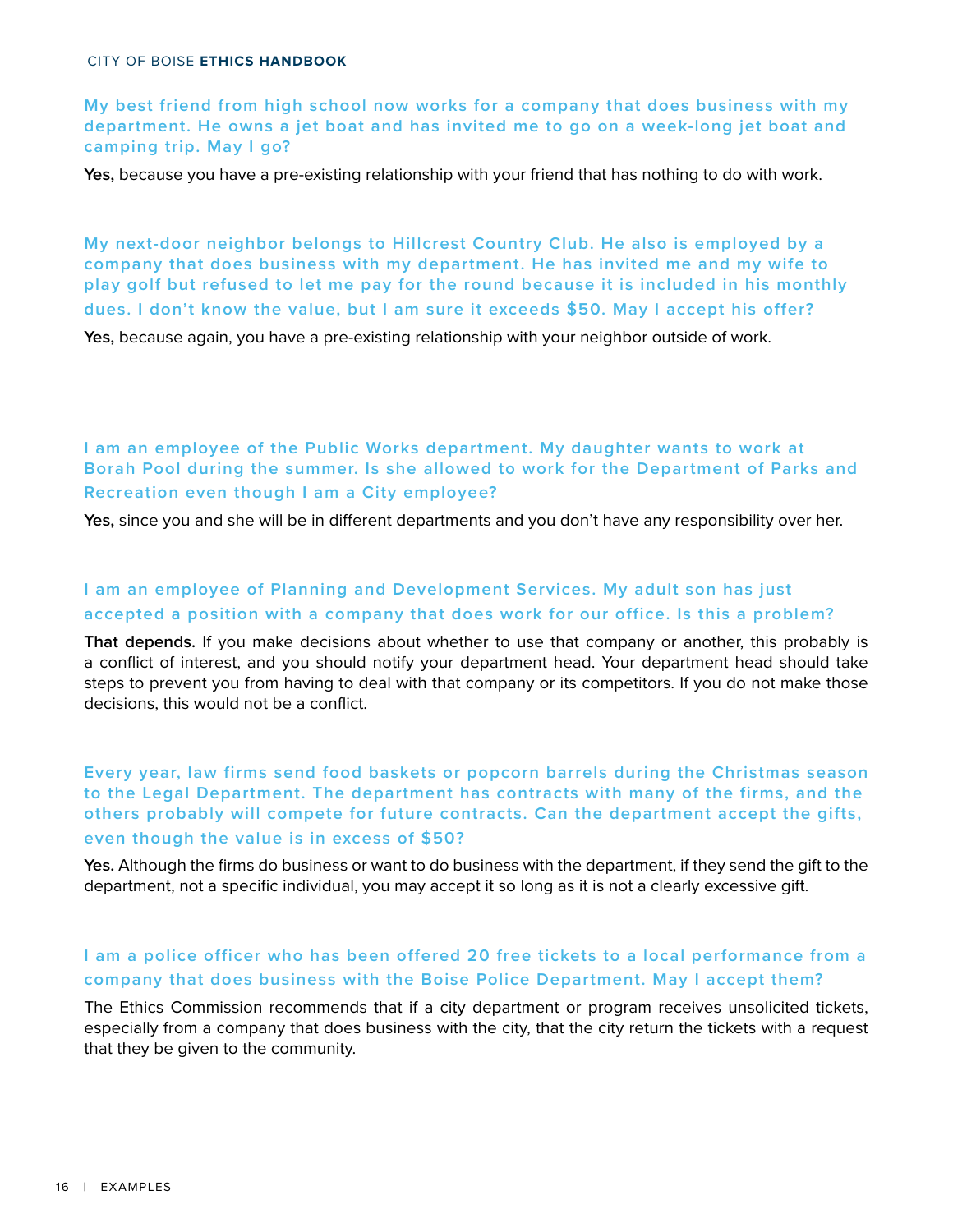**An employee of the Fire Department has become seriously ill and is facing catastrophic health care expenses. Several family friends have opened a savings account and are soliciting donations on this person's behalf. A vendor that has done business with the employee at work wants to donate \$200 to the account to help with the costs. Can it** 

#### **be accepted?**

**Yes.** When donations or gifts come as a charitable act or as an expression of sympathy, they may be accepted.

**I am an electrician for the city. The city has a contract with a lighting company that sells General Electric (GE) lighting products. GE is offering a free lighting training in Cleveland, Ohio and has offered to pay travel and lodging for one person from the lighting company to attend the lighting school. The lighting company passed the offer on to me. May I accept the offer?**

**No.** You can attend the training provided by GE because there is no cost for the training. However, you cannot accept the travel and lodging from the lighting company because the city has a direct business relationship with them and the value of the trip would exceed the \$50 gift limit.

#### **I am a part-time, unpaid volunteer at the city's Boise Train Depot and also a local artist. May I submit a proposal for paid artwork with the city while continuing to volunteer for the Train Depot?**

**Most likely.** The Ethics Code prevents employees, which includes any non- compensated individuals who perform personal services for the city, from having a personal beneficial interest in any city expenditure, purchase, sale or contract. However, the full City Council or Ethics Commission may waive compliance with this provision if the individual receives no salary or fee as compensation for the services provided to the city, there is no actual conflict of interest, the award/contract serves the best interest of the city and does not violate any State laws or City Code.

#### **I am an employee for the Information Technology Department. May I purchase a truck that has been declared as surplus property by the City of Boise?**

**No.** City officials or employees may not purchase surplus property of the city.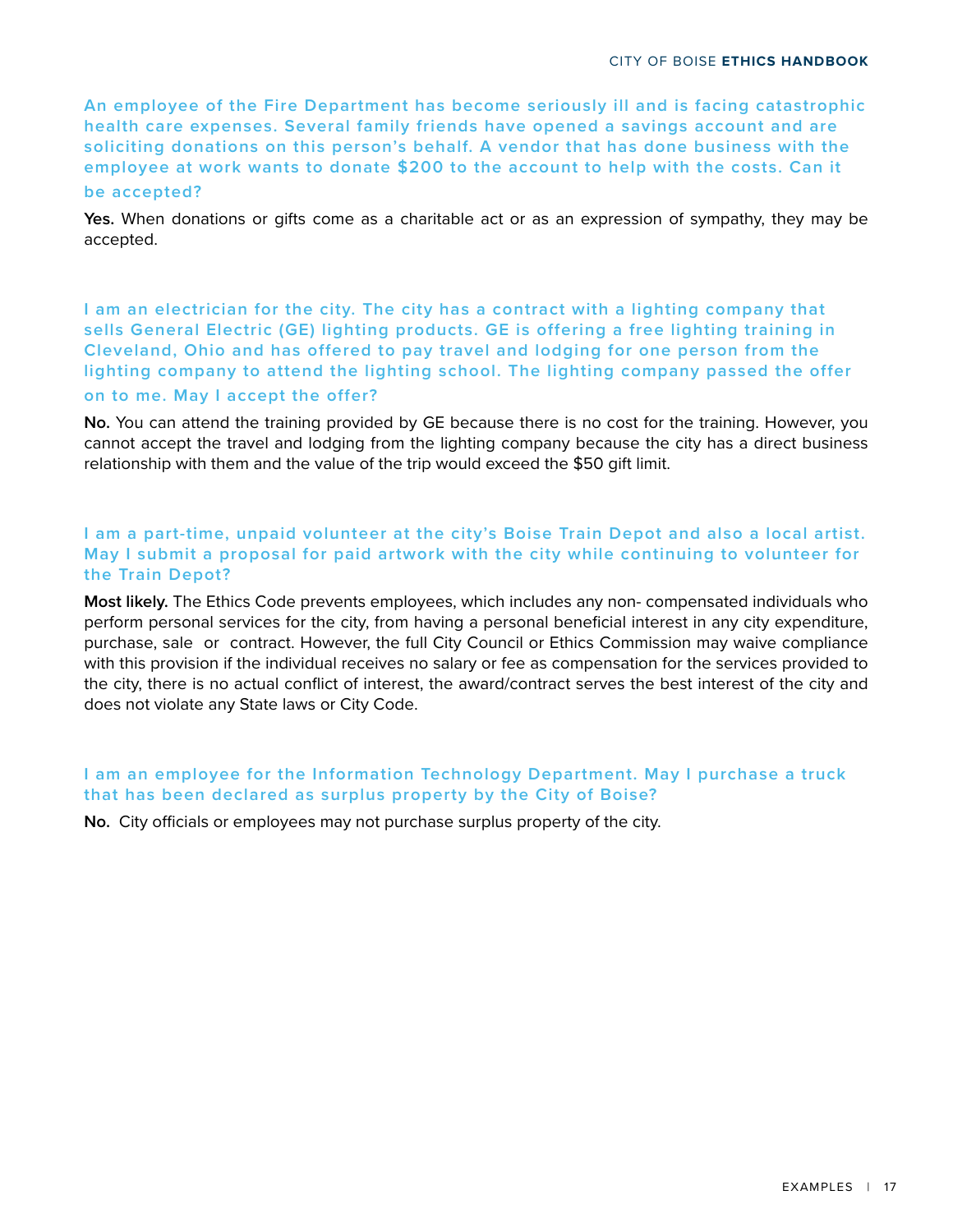### <span id="page-17-0"></span>APPENDIX A **BOISE CITY CODE - TITLE 1, CHAPTER 8 - CODE OF ETHICS https://codelibrary.amlegal.com/codes/boiseid/latest/boise\_id/0-0-0-235**

### APPENDIX B

#### **BOISE CITY CODE - TITLE 2, CHAPTER 12 - ETHICS COMMISSION http://cityclerk.cityofboise.org/media/223320/0224.pdf**

## APPENDIX C ETHICS COMMISSION RULES OF PROCEDURE

#### **I. INTENT**

It is the intention of the Boise City Ethics Commission in these Rules of Procedure to establish procedures that are fair to officers, officials, and employees of the City of Boise in the reporting, investigation and resolution of ethics-related questions or concerns. The Ethics Commission extends these procedures and the same sense of fairness to citizens who wish to report possible violations of the Code of Ethics. The Ethics Commission is committed to a procedure that is responsive, open, and consistent so that all who use the process will have confidence in it. These Rules are intended to set forth the procedures to implement the requirements of Title 2, Chapter 12, of the Boise City Code enacted by the Boise City Council on April 15, 2004 and are effective May 1, 2004.

#### **II. DEFINITIONS**

- A. Advisory Opinion An opinion issued by the Ethics Commission regarding whether past, present or proposed conduct by an official, officer, or employee of the City violates or would violate the provisions of Title 1, Chapter 8, of the Boise City Code or any related provision.
- B. Boise City Ethics Commission (Ethics Commission) The members of the Ethics Commission appointed by the Mayor, City Council, and Ethics Commission itself for the City of Boise, Idaho, pursuant to Title 2, Chapter 12, of the Boise City Code.
- C. Ethics Commission's Purview Those provisions of the Boise City Code contained in Title 1, Chapter 8.
- D. Employee An individual drawing a salary from the City, whether elected or not, and any noncompensated individual who performs personal services for the City.
- E. Inquiry Any communication seeking an investigation by the Ethics Commission into the past or present conduct of a named person or persons on either a signed, approved form submitted to the City Clerk or by any other manner which contains the same degree of reliability and detail. At a minimum, such communications shall contain the name(s) and home address(es) of the person(s) seeking such an investigation; the name(s) of the person(s) who is(are) the subject of the investigation; a detailed statement of the facts and reasons why the subject(s) should be investigated; a description of the City code(s) which may have been violated; and a statement that the person(s) requesting such an investigation knows and/or believes such information is true.
- F. Officer The Mayor, members of the City Council, any and all department heads, City Clerk, City Attorney, Director of the Office of Police Accountability, Director of Internal Audit, City Treasurer, City Budget Manager, and City Purchasing Manager.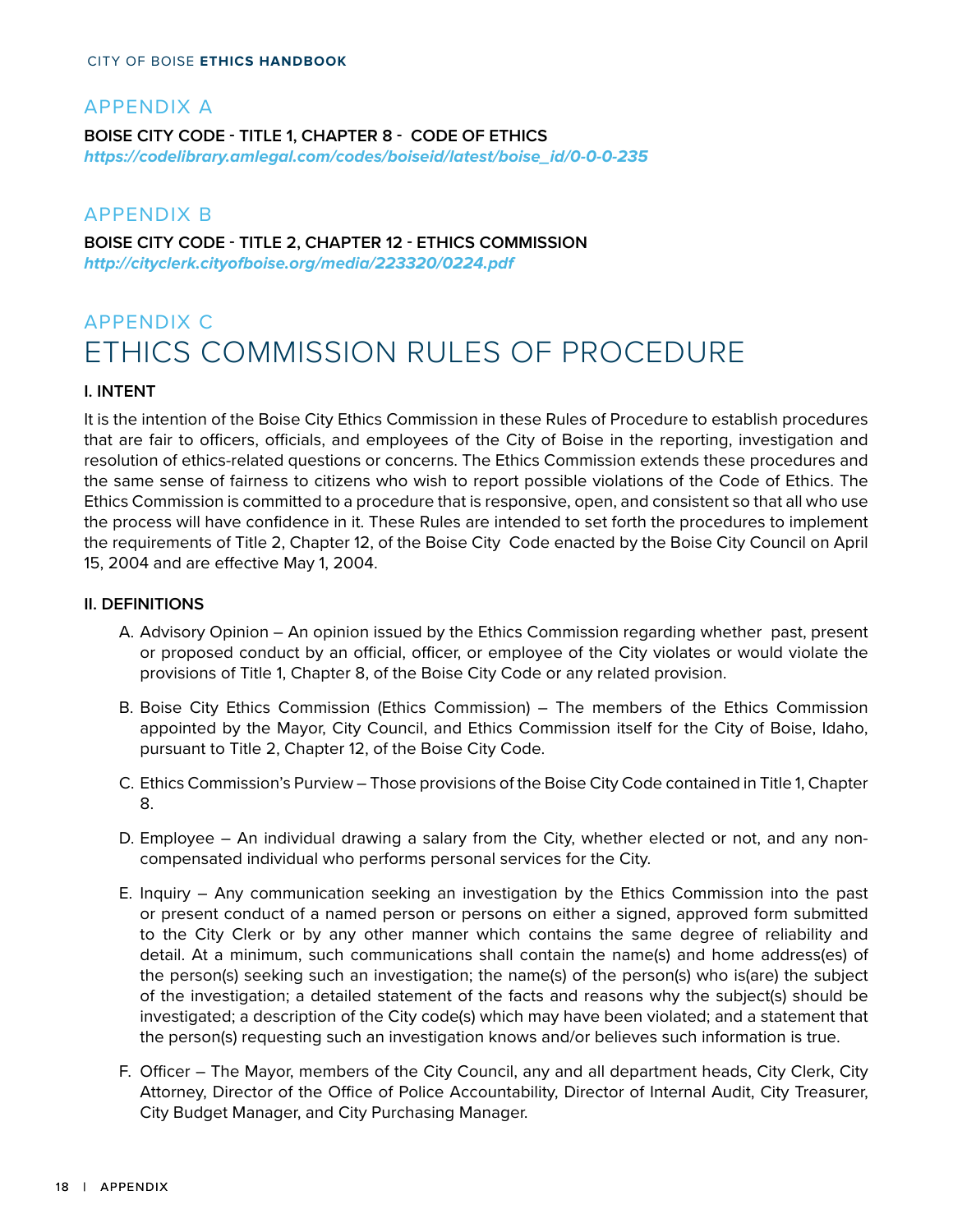- <span id="page-18-0"></span>G. Official – any elected official, employee, member of a board or commission appointed by the Mayor or City Council, or any agent of the City.
- H. Referral or Referred Matter Any communication in any form and from any source intended for the Commission to review for any reason.

#### **III. THE ETHICS COMMISSION**

- A. There shall be a Chair and a Vice-Chair elected by the Ethics Commission each year at the first meeting after February 15 or at a meeting as close to that date as practicable.
- B. The Chair, and in the absence of the Chair, the Vice-Chair, shall:
	- i. Preside at all meetings;
	- ii. Administer oaths to or accept affirmations from all persons who wish to testify at hearings;
	- iii. Decide all points of order, procedure, and evidence;
	- iv. Request that the Mayor and City Council issue a subpoena and thereafter relinquish the Chair position to the Mayor or President of the City Council for all hearings where an individual is present pursuant to a subpoena issued in accordance with Boise City Code § 2-12-5 and Idaho Code § 50-216.
- C. In absence of both the Chair and the Vice-Chair, a Chair-Pro-Tem shall be elected by a majority of the members present.
- **IV. MEETINGS**

### APPENDIX D

**STATE CODE** Link to Idaho Ethics in Government Manual: **https://www.ag.idaho.gov/?s=ethics+in+government**

### APPENDIX E

#### **REQUEST FOR ADVISORY OPINION FORM**

Link to the Request for Advisory Opinion Form: **https://www.cityofboise.org/media/9258/ethics-commmission\_request-for-advisory-opinionform-012022.pdf**

#### APPENDIX F

## **INQUIRY FORM**

Link to the Inquiry Form: **https://www.cityofboise.org/media/9257/ethics-commission\_inquiryform012022.pdf**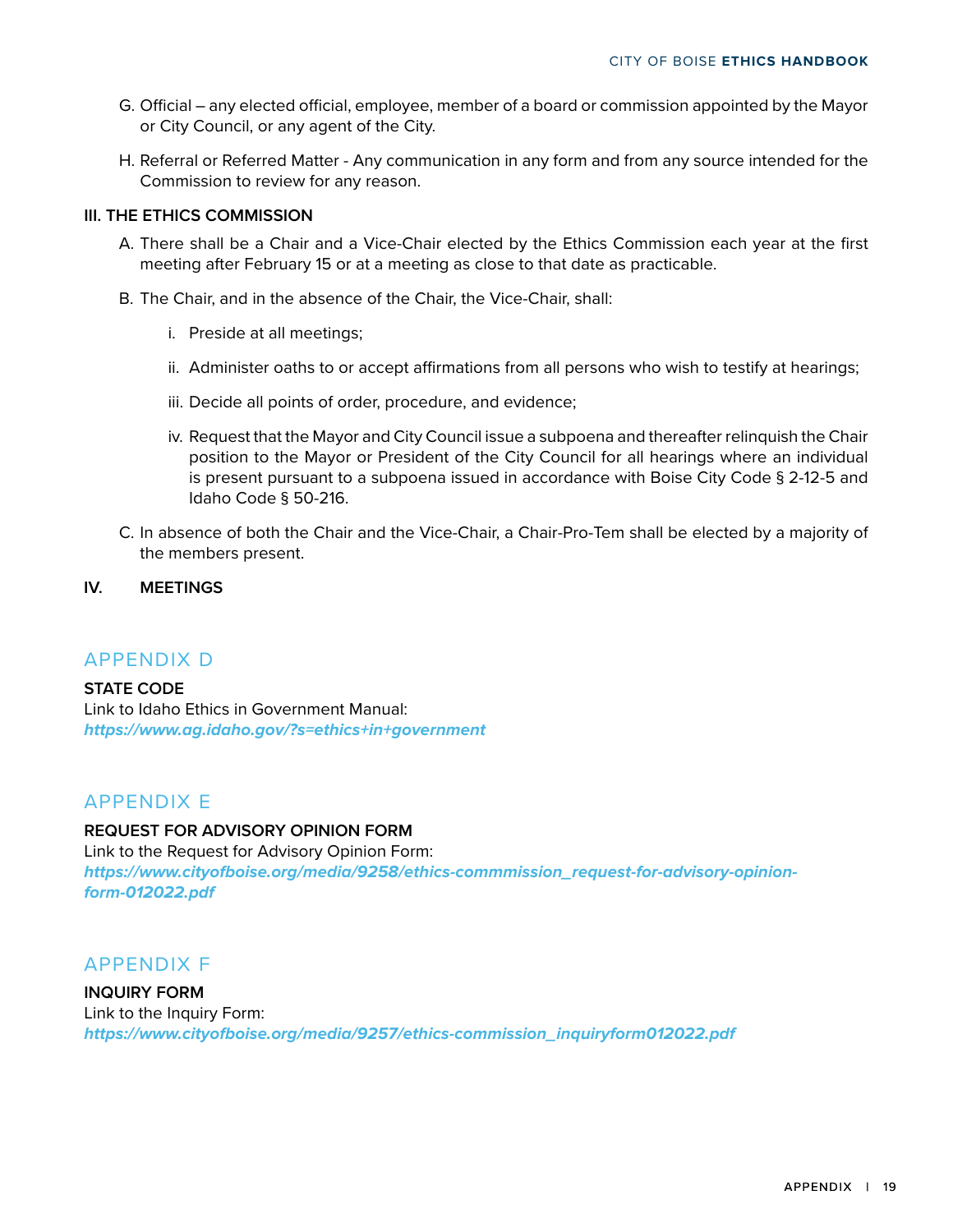#### <span id="page-19-0"></span>APPENDIX E



**CITY of BOISE** ETHICS COMMISSION

## **REQUEST FOR ADVISORY OPINION**

The purpose of the Ethics Commission is to issue advisory opinions related to the city's Code of Ethics, Title 1, Chapter 8 of Boise City Code, and to hear inquiries and issue findings regarding alleged violations of the Code. Please mark an "X" beside the section(s) of the Code you believe are relevant to the matter you are bringing before the Commission. A full description of the code sections below can be found on the city's website: www.cityofboise.org

- \_\_\_ SECTION 1-8-3 A USE CITY POSITION FOR PERSONAL FINANCIAL GAIN
- \_\_\_ SECTION 1-8-3 B DISCLOSE CONFIDENTIAL INFORMATION FOR FINANCIAL GAIN
- \_\_\_ SECTION 1-8-3 C ACCEPT ANY GIFT, SERVICE, LOAN, ETC. FROM ANYONE DOING BUSINESS WITH THE CITY
- \_\_\_ SECTION 1-8-3 D VIOLATE THEIR FIDUCIARY DUTY OWED TO THE CITY
- \_\_\_ SECTION 1-8-4 A FAIL TO DISCLOSE ANY POTENTIAL CONFLICTS OF INTEREST
- \_\_\_ SECTION 1-8-5 A ACCEPT ANY GIFT OVER \$50 IN VALUE
- \_\_\_ SECTION 1-8-5 B ACCEPT CASH, IN ANY AMOUNT
- \_\_\_ SECTION 1-8-6 A HAVE ANY PERSONAL BENEFICIAL INTEREST IN CITY SALES, EXPENDITURES, ETC.

Describe all relevant facts and circumstances in enough detail so the Ethics Commission can understand the questions or concern and issue an accurate opinion. Include all names, relationships, approximate dates, etc. and attach additional sheets as necessary. If you need an Advisory Opinion on more than one issue a separate request form must be completed per issue. **PLEASE NOTE:** all requests and Advisory Opinions may be available to the public.

\_\_\_\_\_\_\_\_\_\_\_\_\_\_\_\_\_\_\_\_\_\_\_\_\_\_\_\_\_\_\_\_\_\_\_\_\_\_\_\_\_\_\_\_\_\_\_\_\_\_\_\_\_\_\_\_\_\_\_\_\_\_\_\_\_\_\_\_\_\_\_\_\_\_\_\_\_\_\_\_\_\_\_\_\_\_\_\_\_\_\_\_\_\_\_\_\_\_\_\_\_\_\_\_\_\_\_\_\_\_\_\_\_\_\_\_\_\_\_\_\_\_\_\_\_\_\_\_\_\_\_\_

\_\_\_\_\_\_\_\_\_\_\_\_\_\_\_\_\_\_\_\_\_\_\_\_\_\_\_\_\_\_\_\_\_\_\_\_\_\_\_\_\_\_\_\_\_\_\_\_\_\_\_\_\_\_\_\_\_\_\_\_\_\_\_\_\_\_\_\_\_\_\_\_\_\_\_\_\_\_\_\_\_\_\_\_\_\_\_\_\_\_\_\_\_\_\_\_\_\_\_\_\_\_\_\_\_\_\_\_\_\_\_\_\_\_\_\_\_\_\_\_\_\_\_\_\_\_\_\_\_\_\_\_

\_\_\_\_\_\_\_\_\_\_\_\_\_\_\_\_\_\_\_\_\_\_\_\_\_\_\_\_\_\_\_\_\_\_\_\_\_\_\_\_\_\_\_\_\_\_\_\_\_\_\_\_\_\_\_\_\_\_\_\_\_\_\_\_\_\_\_\_\_\_\_\_\_\_\_\_\_\_\_\_\_\_\_\_\_\_\_\_\_\_\_\_\_\_\_\_\_\_\_\_\_\_\_\_\_\_\_\_\_\_\_\_\_\_\_\_\_\_\_\_\_\_\_\_\_\_\_\_\_\_\_\_

\_\_\_\_\_\_\_\_\_\_\_\_\_\_\_\_\_\_\_\_\_\_\_\_\_\_\_\_\_\_\_\_\_\_\_\_\_\_\_\_\_\_\_\_\_\_\_\_\_\_\_\_\_\_\_\_\_\_\_\_\_\_\_\_\_\_\_\_\_\_\_\_\_\_\_\_\_\_\_\_\_\_\_\_\_\_\_\_\_\_\_\_\_\_\_\_\_\_\_\_\_\_\_\_\_\_\_\_\_\_\_\_\_\_\_\_\_\_\_\_\_\_\_\_\_\_\_\_\_\_\_\_

\_\_\_\_\_\_\_\_\_\_\_\_\_\_\_\_\_\_\_\_\_\_\_\_\_\_\_\_\_\_\_\_\_\_\_\_\_\_\_\_\_\_\_\_\_\_\_\_\_\_\_\_\_\_\_\_\_\_\_\_\_\_\_\_\_\_\_\_\_\_\_\_\_\_\_\_\_\_\_\_\_\_\_\_\_\_\_\_\_\_\_\_\_\_\_\_\_\_\_\_\_\_\_\_\_\_\_\_\_\_\_\_\_\_\_\_\_\_\_\_\_\_\_\_\_\_\_\_\_\_\_\_

\_\_\_\_\_\_\_\_\_\_\_\_\_\_\_\_\_\_\_\_\_\_\_\_\_\_\_\_\_\_\_\_\_\_\_\_\_\_\_\_\_\_\_\_\_\_\_\_\_\_\_\_\_\_\_\_\_\_\_\_\_\_\_\_\_\_\_\_\_\_\_\_\_\_\_\_\_\_\_\_\_\_\_\_\_\_\_\_\_\_\_\_\_\_\_\_\_\_\_\_\_\_\_\_\_\_\_\_\_\_\_\_\_\_\_\_\_\_\_\_\_\_\_\_\_\_\_\_\_\_\_\_

REQUESTOR'S PRINTED NAME:: \_\_\_\_\_\_\_\_\_\_\_\_\_\_\_\_\_\_\_\_\_\_\_\_\_\_\_\_\_\_\_\_\_\_\_\_\_\_\_\_\_\_\_\_\_\_\_\_\_\_\_\_\_\_ PHONE NIUMBER: \_\_\_\_\_\_\_\_\_\_\_\_\_\_\_\_\_\_\_\_\_\_\_\_\_\_\_\_\_\_

The Boise City Ethics Commission meets on the second Thursday of the month in January, March, May, July, September and November at 3:30 PM in the Warm Spring Conference Room in Human Resources, 625 W. Idaho Street. Please plan to attend the meeting to respond to any clarifying questions the Commission may have regarding your Request for Advisory Opinion.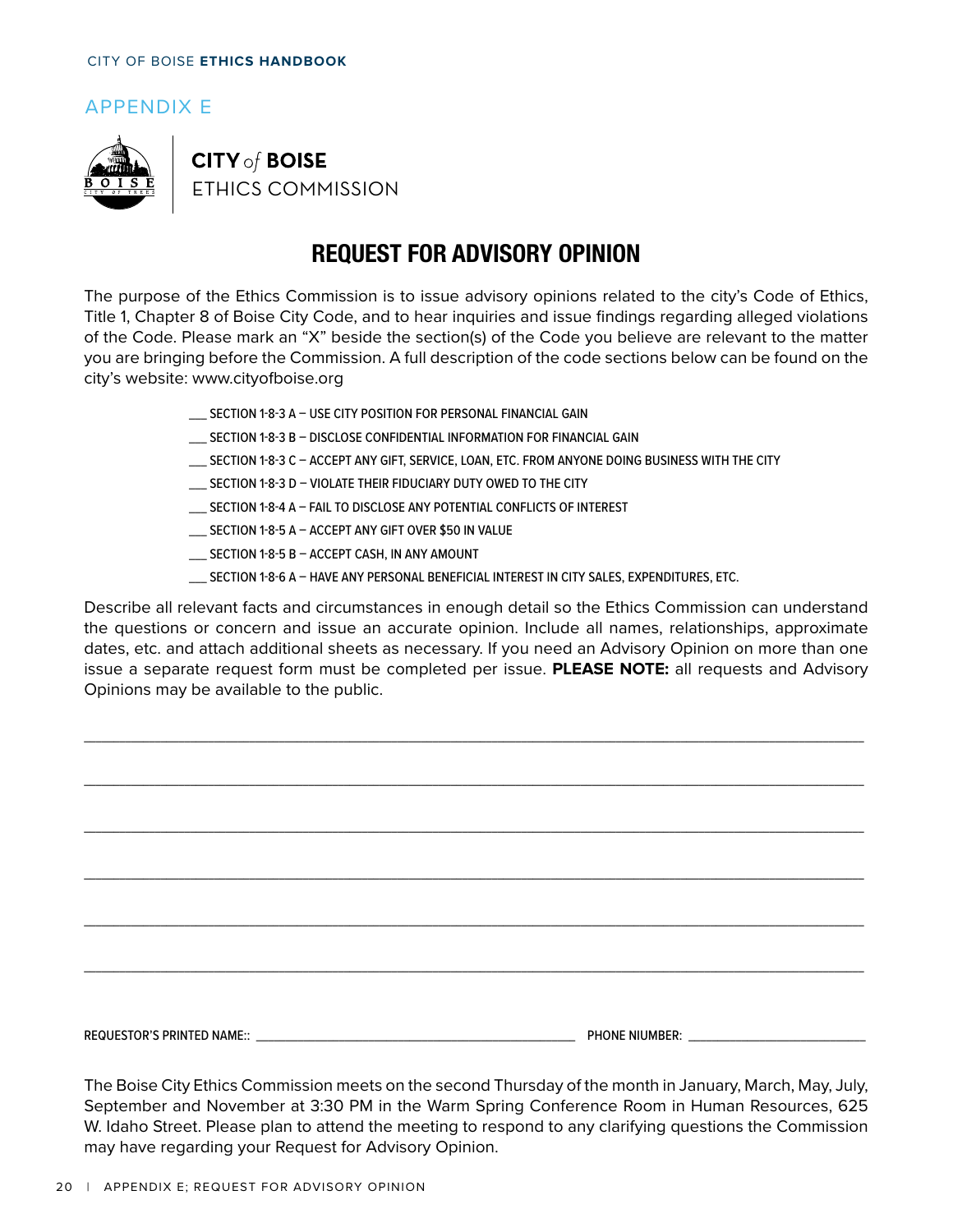### <span id="page-20-0"></span>APPENDIX F



**CITY of BOISE** ETHICS COMMISSION

## **INQUIRY FORM**

To the best of my knowledge, information, and belief formed after reasonable reflection, I believe that the information given in this inquiry is true. I request the Boise City Ethics Commission evaluate the information given here in accordance with the procedures outlined in the Boise Municipal Code, Chapter 2-12.

**PLEASE NOTE:** A copy of the inquiry will be sent to the person who is the subject of the inquiry and may be made available to the public.

| NAME:<br>the control of the control of the control of the control of the control of the control of the control of the control of the control of the control of the control of the control of the control of the control of the control | <b>PHONE NUMBER:</b><br><u> 1980 - Jan Barbara, martin da shekara 1980 - An tsa a tsa a tsa a tsa a tsa a tsa a tsa a tsa a tsa a tsa a t</u> |
|----------------------------------------------------------------------------------------------------------------------------------------------------------------------------------------------------------------------------------------|-----------------------------------------------------------------------------------------------------------------------------------------------|
|                                                                                                                                                                                                                                        |                                                                                                                                               |
| STREET ADDRESS:<br>the contract of the contract of the contract of the contract of the contract of the contract of the                                                                                                                 |                                                                                                                                               |
|                                                                                                                                                                                                                                        |                                                                                                                                               |
|                                                                                                                                                                                                                                        |                                                                                                                                               |

**MY INQUIRY IS ABOUT THE FOLLOWING CITY OF BOISE OFFICER, OFFICIAL, EMPLOYEE, OR VOLUNTEER:**

NAME: \_\_\_\_\_\_\_\_\_\_\_\_\_\_\_\_\_\_\_\_\_\_\_\_\_\_\_\_\_\_\_\_\_\_\_\_\_\_\_\_\_\_\_\_\_\_\_\_\_\_\_\_\_\_\_\_\_\_\_\_\_ POSITION OR JOB TITLE (IF KNOWN): \_\_\_\_\_\_\_\_\_\_\_\_\_\_\_\_\_\_\_\_\_\_\_\_\_\_\_\_\_\_\_ DEPARTMENT/AGENCY: \_\_\_\_\_\_\_\_\_\_\_\_\_\_\_\_\_\_\_\_\_\_\_\_\_\_\_\_\_\_\_\_\_\_\_\_\_\_\_\_\_\_\_\_\_\_\_\_\_\_ WORK TELEPHONE (IF KNOWN): \_\_\_\_\_\_\_\_\_\_\_\_\_\_\_\_\_\_\_\_\_\_\_\_\_\_\_\_\_\_\_

WORK ADDRESS (IF KNOWN): \_\_\_\_\_\_\_\_\_\_\_\_\_\_\_\_\_\_\_\_\_\_\_\_\_\_\_\_\_\_\_\_\_\_\_\_\_\_\_\_\_\_\_\_\_\_\_\_\_\_\_\_\_\_\_\_\_\_\_\_\_\_\_\_\_\_\_\_\_\_\_\_\_\_\_\_\_\_\_\_\_\_\_\_\_\_\_\_\_\_\_\_\_\_\_\_\_\_\_\_\_\_\_\_\_\_

**PLEASE NOTE:** If you wish to file an inquiry about more than one person, you must file a separate inquiry form (and any attachments) for each person.

Please describe the facts that you believe constitute a violation of the Boise City Code of Ethics in sufficient detail so that the Boise City Ethics Commission and the person who is the subject of the inquiry can understand the nature of the alleged violation. Give as much detail as possible, including names, relationships, approximate dates, etc. Add extra sheets if needed and attach copies of any pertinent documents.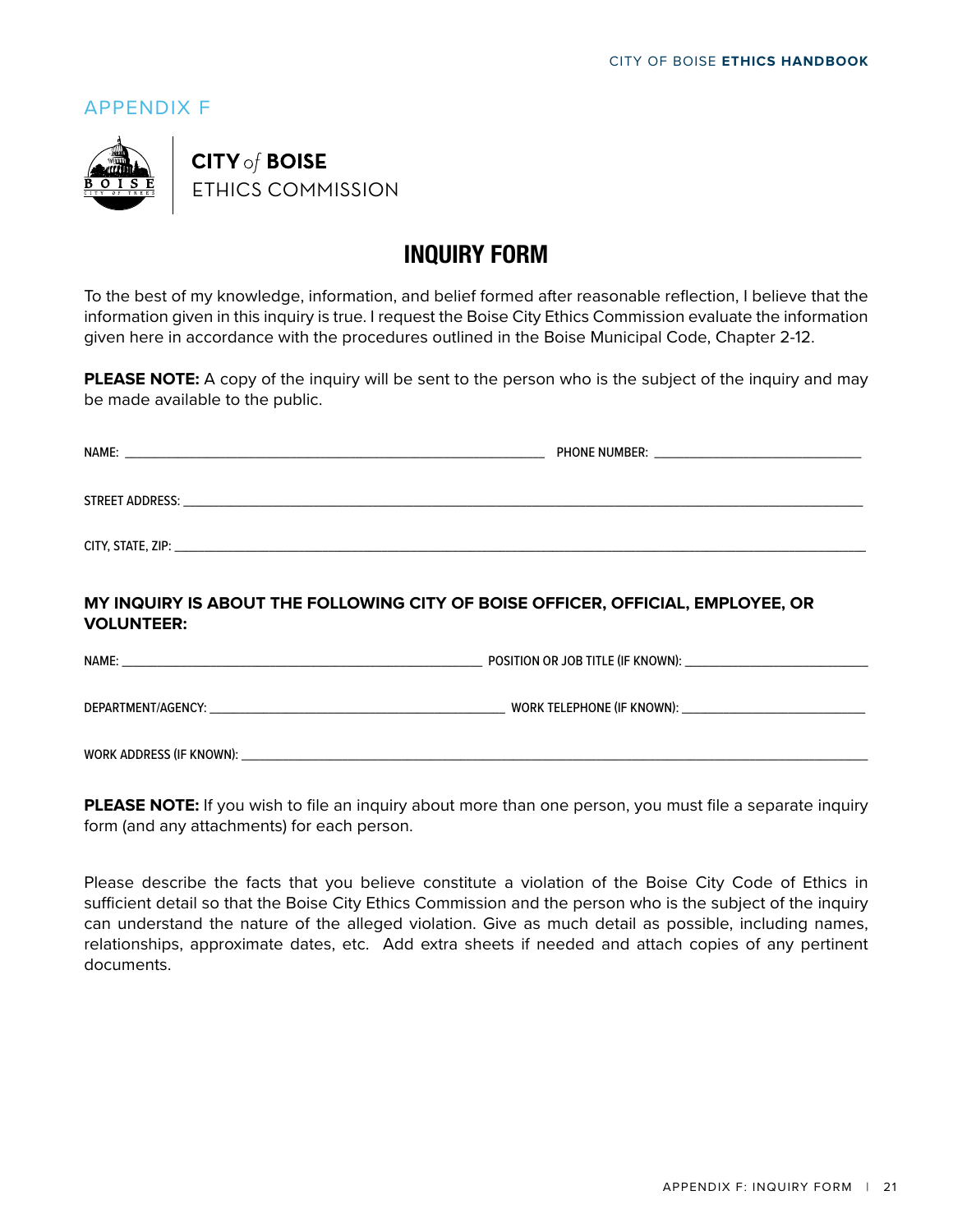CITY OF BOISE ETHICS HANDBOOK

## **APPENDIX F**

## **INQUIRY FORM (CON'T)**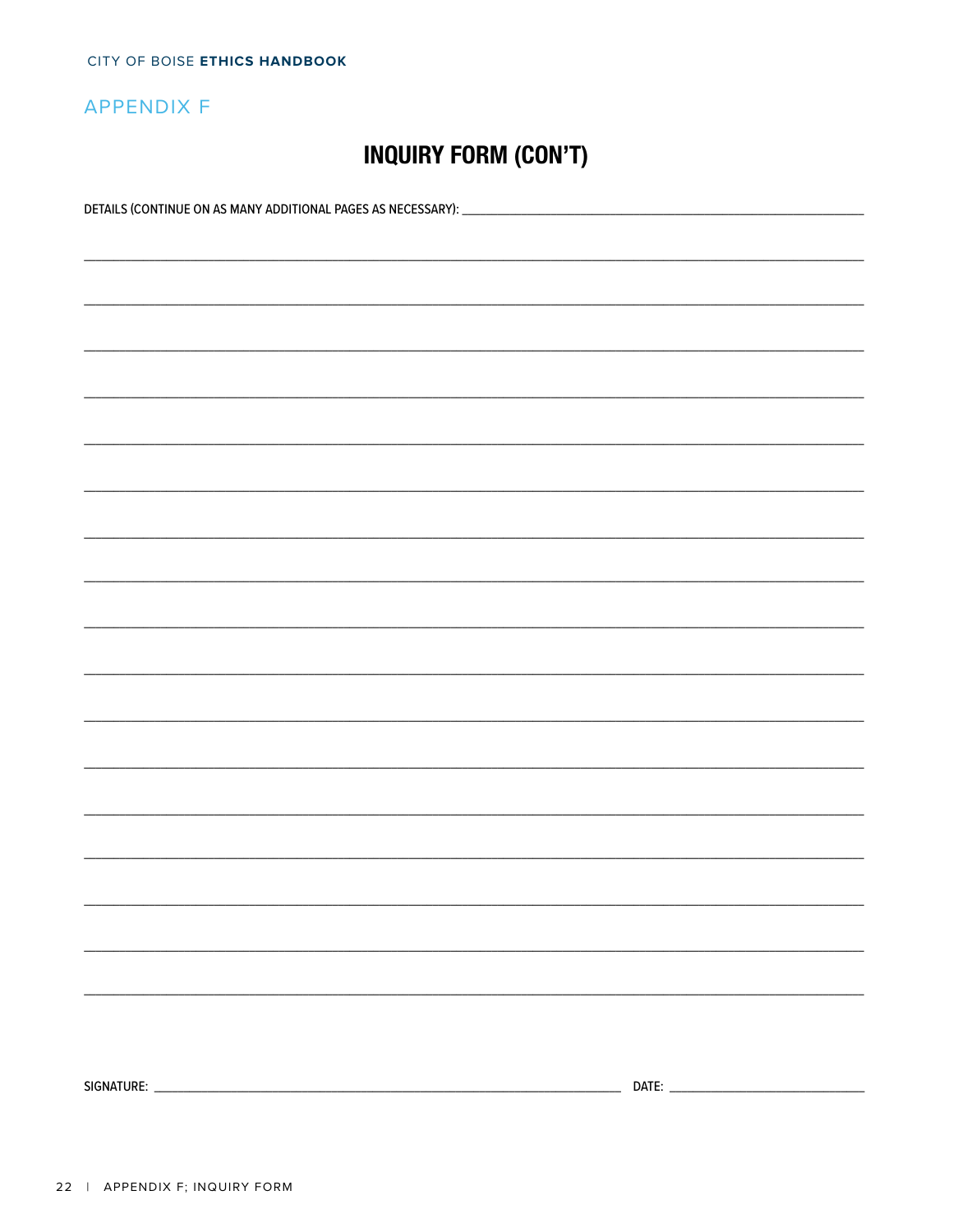## <span id="page-22-0"></span>APPENDIX G ETHICS COMMISSION INVESTIGATIVE FLOWCHART

The organization is notified of the complaint through a supervisor, department head, HR, legal, mayor, city council, Hotline or Ethics Commission ("Commission"). HR, legal or an outside party may conduct an administrative investigation and issue their findings or the complaint may go directly to the Commission. If an administrative investigation occurs and complainant is not satisfied with the findings, they may go through the Commission.

The following flowchart outlines the ethics complaint process:

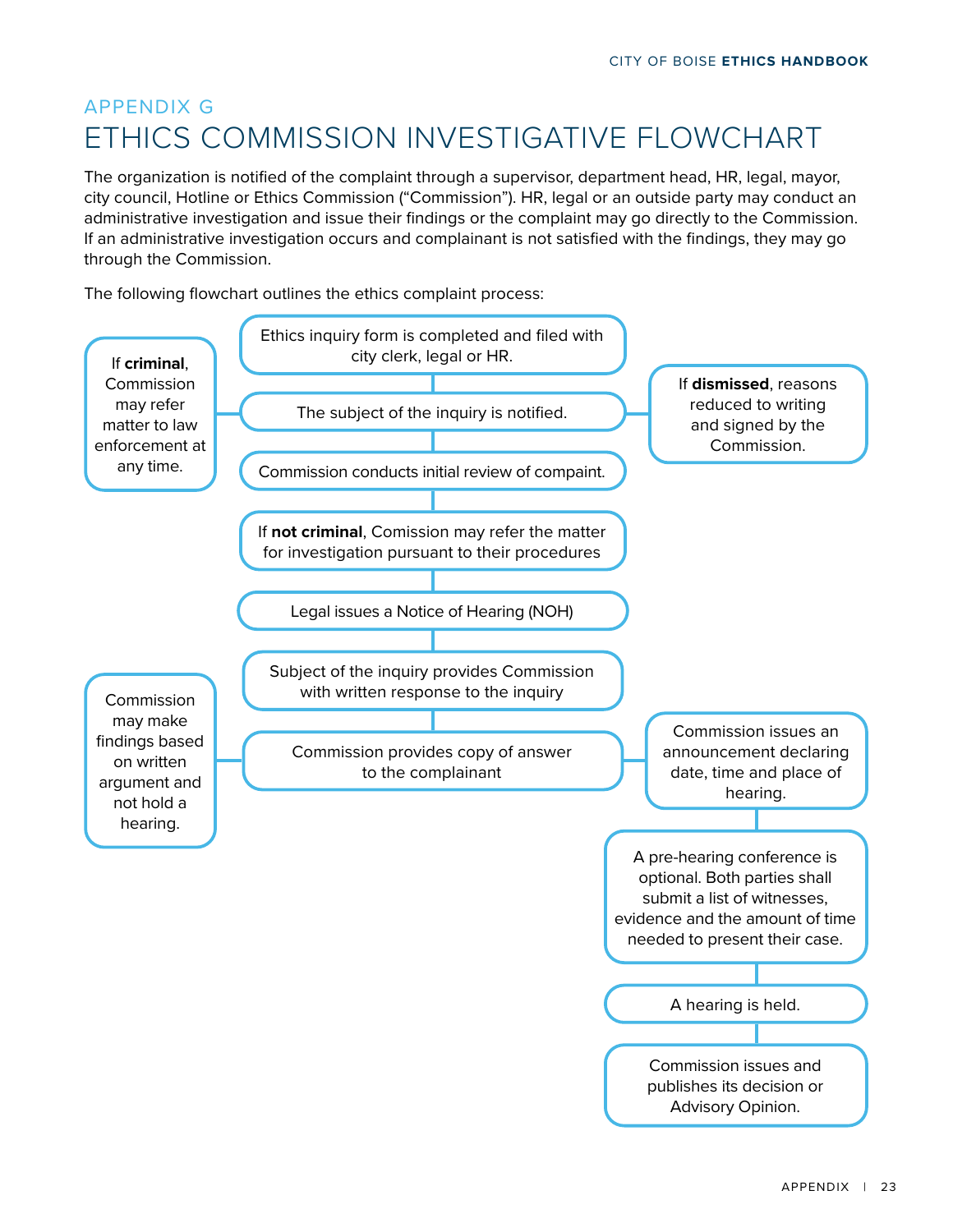## <span id="page-23-0"></span>GLOSSARY

#### **ACTUAL CONFLICT OF INTEREST**

An action or a decision that favorably impacts the decision-maker's own financial interests.

#### **ADVERSE ACTION**

To discharge, threaten or otherwise discriminate against someone in any manner that affects your employment.

#### **ADVISORY OPINION**

A written report from the Ethics Commission on whether or not some conduct (or proposed conduct) violates the Code of Ethics.

#### **APPARENT CONFLICT OF INTEREST**

An action or decision that calls into question the decision-maker's objectivity and independence.

#### **CODE OF ETHICS**

The value system under which an organization conducts business.

#### **DE MINIMIS BENEFIT**

Less than \$50 from a personal, professional, or business contact and/or not affecting your impartiality.

#### **EMPLOYEE**

An individual drawing a salary from the City, whether elected or not, and any non- compensated individual who performs personal services for the City.

#### **ETHICS COMMISSION**

A 5-member board of volunteers which issues Advisory Opinions, hears Inquiries, and issues Findings and Recommendations related to alleged ethical violations.

#### **GOOD-FAITH BELIEF**

A belief with a reasonable basis in fact.

#### **INQUIRY**

A request for the Ethics Commission to evaluate a situation and determine whether it constitutes a violation of the City's Code of Ethics.

#### **OFFICIAL**

Any elected official, employee, member of a board or commission appointed by the Mayor or City Council, or any agent of the City.

#### **PECUNIARY**

Financial or monetary.

#### **REMOTE INTEREST**

One where you are an unpaid officer or a nonprofit organization; an employee of a contracting party who earns wages only; a landlord or tenant of a contracting party; or a holder of less than 1% interest in a contracting business.

#### **VALUABLE GIFT**

Any gift with a value in excess of \$50, and any gift with a value of less than \$50 where the item is durable and/or transferable and is offered within 6 months of similar gift(s). The purpose of this definition is to ensure that employees do not seek nor receive multiple gifts that total more than \$50 over a relatively short period of time. Gifts that are durable and/or transferable do not include food items, meals, and the like.